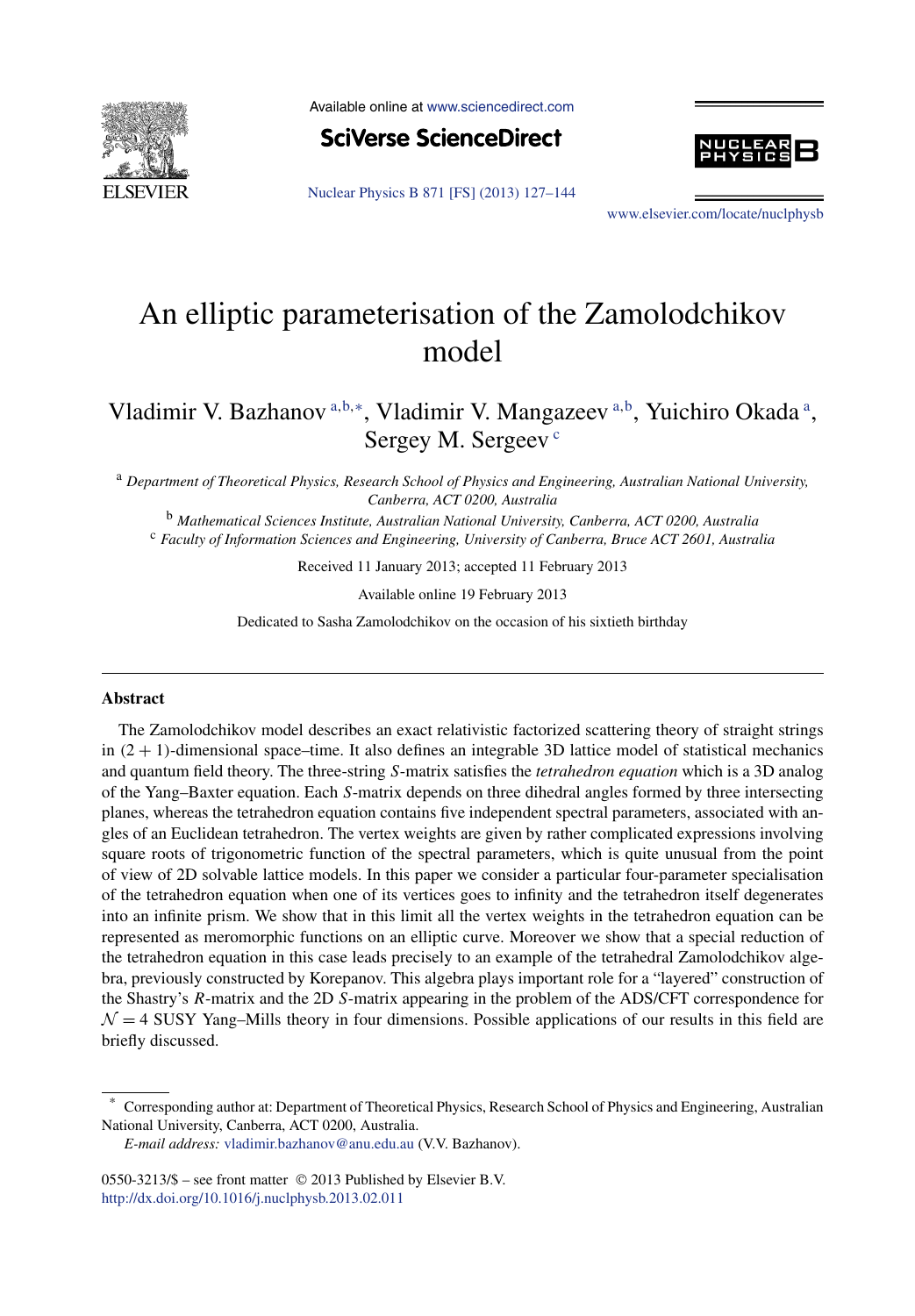© 2013 Published by Elsevier B.V.

#### **1. Introduction**

The *tetrahedron equation* [\[1,2\]](#page-16-0) is a three-dimensional analog of the Yang–Baxter equation. It implies the commutativity of layer-to-layer transfer matrices [\[3\]](#page-16-0) for three-dimensional lattice models of statistical mechanics and field theory and, thus, generalizes the most fundamental integrability structure of exactly solvable models in two dimensions [\[4\].](#page-16-0)

The first solution of the tetrahedron equation was proposed by Zamolodchikov  $[1,2]$  in the context of an exact relativistic factorized scattering theory of "straight strings" in  $(2 + 1)$ dimensional space–time. Subsequently, Baxter [\[5\]](#page-16-0) proved that this solution indeed satisfies the tetrahedron equations and then [\[6\]](#page-16-0) exactly calculated the free energy of the corresponding solvable three-dimensional model in the limit of an infinite lattice. Some further developments in the field of 3D integrability in a more general setting could be learned from [\[7–12\].](#page-16-0) Many special properties of the Zamolodchikov model were studied in [\[13–16\].](#page-16-0) In this paper we will consider some additional analytic and algebraic problems related to this model.

The spin variables in the Zamolodchikov model take two values. In the original formulation [\[1,2\]](#page-16-0) the spins are assigned to faces of the lattice. Baxter [\[6\]](#page-16-0) used a different, but closely related "interaction-round-a-cube" (IRC) approach, where the spins are assigned to 3D cells of the lattice, or, equivalently, vertices of the dual lattice. Here we will use yet another approach, namely the *vertex formulation* with edge spins, found by Sergeev, Mangazeev and Stroganov [\[17\],](#page-16-0) which is related to the other formulations by the "cube–vertex" correspondence [\[18\].](#page-16-0) The most general edge-spin solution of the tetrahedron equation in the model contains five independent spectral parameters associated with angles of an Euclidean tetrahedron. Two different reductions of this solution with a fewer number of parameters, known as the "static" and "planar" limits, were previously found by Korepanov [\[19\]](#page-16-0) and Hietarinta [\[20\].](#page-17-0)

In this paper we consider another particular limit when one of the tetrahedron vertices goes to infinity, whereas the tetrahedron turns into an infinite prism. We show that the all Boltzmann weights in this case can be parametrised in terms of meromorphic functions on an elliptic curve. Moreover we show that a special reduction of the tetrahedron equation in this case leads precisely to the example of the Zamolodchikov tetrahedral algebra, constructed by Korepanov [\[19\].](#page-16-0) This algebra plays an important role for a "layered" construction [\[21–23\]](#page-17-0) of the Shastry's *R*-matrix [\[24\]](#page-17-0) underlying the integrability of the 1D Hubbard model. Remarkably, the same *R*-matrix [\[25–](#page-17-0) [28\]](#page-17-0) appears in the problem of the AdS/CFT correspondence for  $\mathcal{N} = 4$  SUSY Yang–Mills theory in four dimensions. In conclusion we briefly discuss possible applications of our results to this field.

The organization of the paper is as follows. In Section 2 we briefly review known results on the tetrahedron equation in the Zamolodchikov model, used in this paper. In Section [3](#page-5-0) we derive an elliptic parameterisation of the Boltzmann weights. In Section [4](#page-9-0) we consider special limits of the tetrahedron equation and the tetrahedral Zamolodchikov algebra.

# **2. The vertex formulation of the Zamolodchikov model**

The Zamolodchikov model can be formulated on any 3D lattice formed by an arbitrary set of intersecting 2D planes in the Euclidean space  $\mathbb{R}^3$ , such that no four planes intersect at one point. In particular, this definition includes a regular cubic lattice as the simplest possibility. The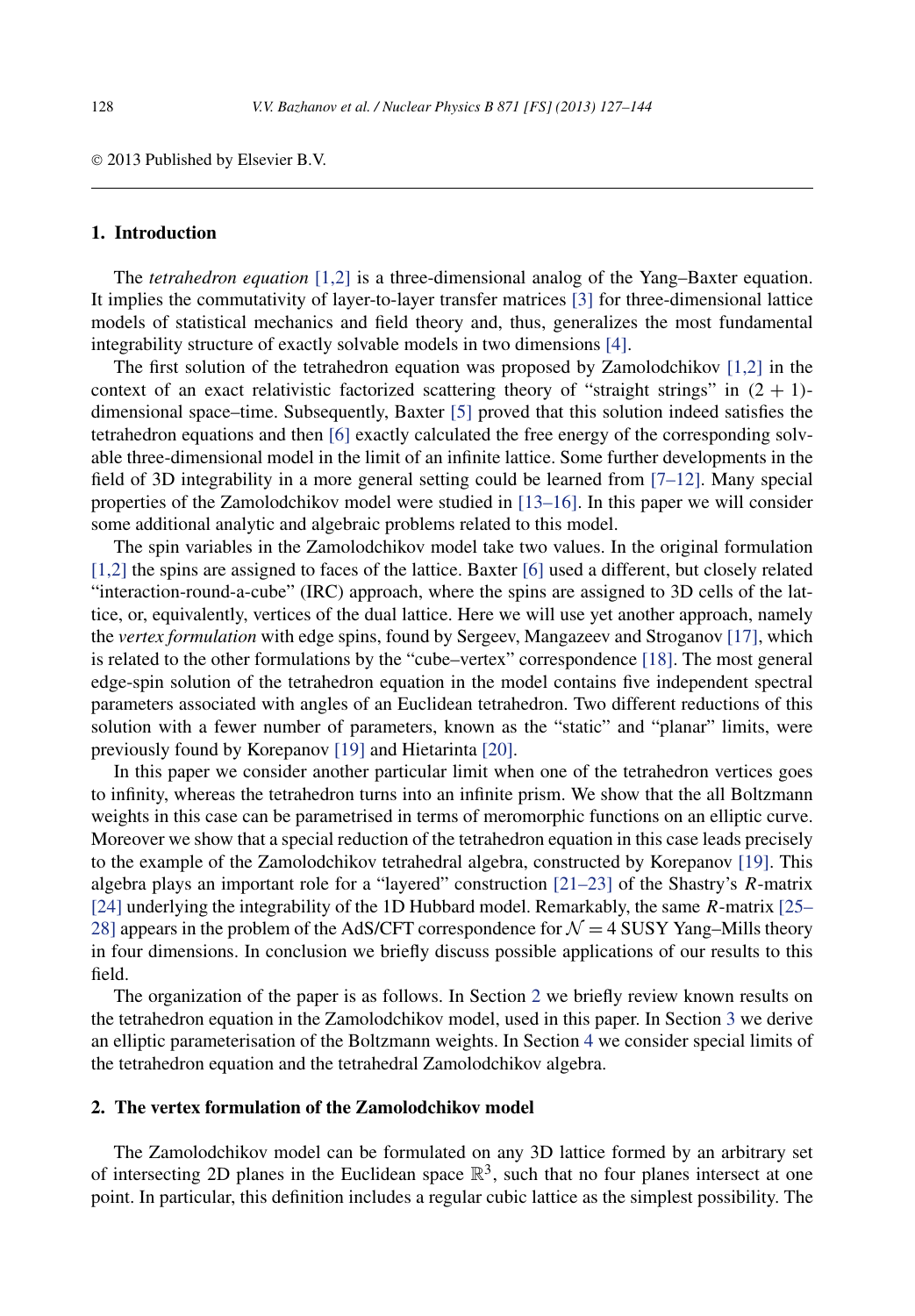<span id="page-2-0"></span>

Fig. 1. Arrangement of spins around an elementary vertex formed by three intersecting planes with the dihedral angles  $\theta_1$ ,  $\theta_2$ ,  $\theta_3$  and the edge angles  $a_1$ ,  $a_2$ ,  $a_3$ .

fluctuating spin variables in the model take two values, denoted below 0 and 1. Here we will use the vertex formulation of the model found in [\[17\].](#page-16-0) The spins in this case are assigned to edges of the lattice while local Boltzmann weights are assigned to vertices at three-plane intersection points. Let  $R_{i_1,i_2,i_3}^{j_1,j_2,j_3}$  denote the weight corresponding to a configuration of six edge spins  $i_1, i_2, i_3, j_1, j_2, j_3 = 0, 1$ , arranged as in Fig. 1. This quantity could be conveniently associated with a linear operator

$$
\mathbf{R} : \mathbb{C}^2 \otimes \mathbb{C}^2 \otimes \mathbb{C}^2 \to \mathbb{C}^2 \otimes \mathbb{C}^2 \otimes \mathbb{C}^2,\tag{1}
$$

acting in a direct product of three two-dimensional vector spaces, where the pairs of indices  $(i_1, j_1)$ ,  $(i_2, j_2)$  and  $(i_3, j_3)$  serve as matrix indices in the first, second and third spaces, respectively. The edge states "0" and "1" correspond to the basis vectors  $v_0$  and  $v_1$ ,

$$
v_0 = \begin{pmatrix} 1 \\ 0 \end{pmatrix}, \qquad v_1 = \begin{pmatrix} 0 \\ 1 \end{pmatrix}, \quad v_0, v_1 \in \mathbb{C}^2.
$$
 (2)

The vertex weights depends on three spectral parameters,  $\theta_1, \theta_2, \theta_3$ , which are identified with dihedral angles between the three planes forming the vertex, as shown in Fig. 1. To indicate this dependence we will write the weights as  $\mathbf{R}(\theta_1, \theta_2, \theta_3)$ . Consider a spherical triangle with the angles  $\theta_1, \theta_2, \theta_3$  and let  $a_1, a_2, a_3$  denote three sides of this triangle opposite to the angles  $\theta_1$ ,  $\theta_2$ ,  $\theta_3$ , which obey the spherical sine theorem

$$
K = \frac{\sin \theta_1}{\sin a_1} = \frac{\sin \theta_2}{\sin a_2} = \frac{\sin \theta_3}{\sin a_3}.
$$
\n(3)

Define related variables

$$
2\alpha_0 = \theta_1 + \theta_2 + \theta_3 - \pi, \qquad \alpha_i = \theta_i - \alpha_0, 2\beta_0 = 2\pi - a_1 - a_2 - a_3, \qquad \beta_i = \pi - a_i - \beta_0,
$$
 (4)

for  $i = 1, 2, 3$ . They satisfy the relations

$$
\alpha_0 + \alpha_1 + \alpha_2 + \alpha_3 = \pi, \qquad \beta_0 + \beta_1 + \beta_2 + \beta_3 = \pi. \tag{5}
$$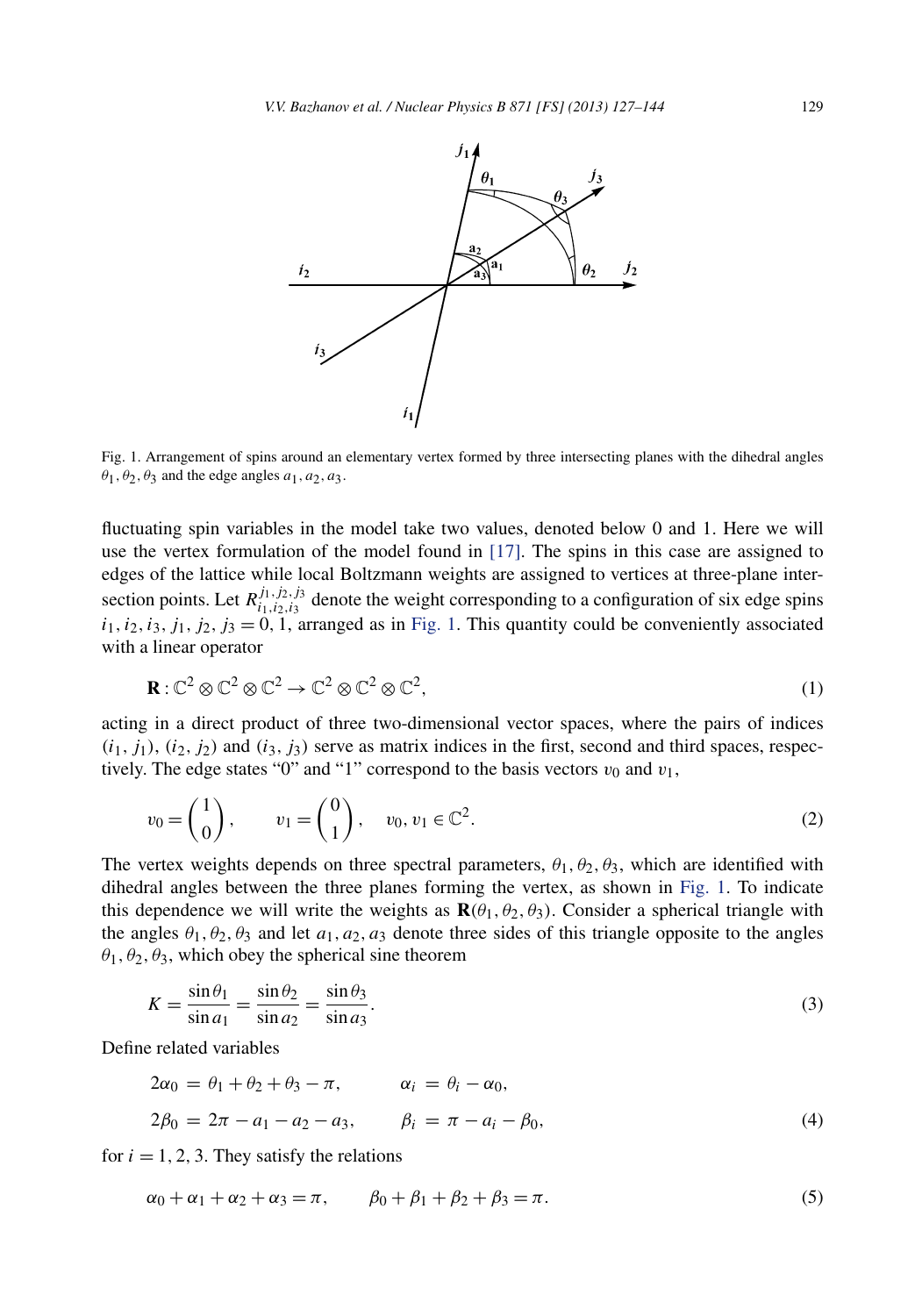<span id="page-3-0"></span>The variables  $\alpha_0, \alpha_1, \alpha_2, \alpha_3$  are called *excesses* of the spherical triangle. Choose  $\theta_1, \theta_2, \theta_3$  so that  $\theta_1, \theta_2, \theta_3, \alpha_0, \ldots, \alpha_3$  and  $\beta_0, \ldots, \beta_3$  are all real and between 0 and  $\pi$ . Further, define four variables (taking positive values of the square roots)

$$
t_i = \sqrt{\tan \frac{\alpha_i}{2}}, \quad i = 0, 1, 2, 3,
$$
\n(6)

which are constrained by the relation

$$
1 - t_0^2 t_1^2 - t_0^2 t_2^2 - t_0^2 t_3^2 - t_1^2 t_2^2 - t_1^2 t_3^2 - t_2^2 t_3^2 + t_0^2 t_1^2 t_2^2 t_3^2 = 0,
$$
\n<sup>(7)</sup>

following from [\(5\).](#page-2-0) The weights obey a "parity conservation law", such that 32 vertex configurations with an odd number of 0's have the identically vanishing weight

$$
R_{i_1 i_2 i_3}^{j_1 j_2 j_3} \equiv 0, \quad \text{if } i_1 + i_2 + i_3 \neq j_1 + j_2 + j_3 \pmod{2}.
$$
 (8)

The remaining 32 non-vanishing matrix elements of  $\mathbf{R}(\theta_1, \theta_2, \theta_3)$  have the form  $[17]$ <sup>1</sup>

$$
R_{0,0,0}^{0,0,0} = R_{0,1,1}^{0,1,1} = R_{1,0,1}^{1,0,1} = R_{1,1,0}^{1,1,0} = 1,
$$
  
\n
$$
R_{1,1,1}^{1,1,1} = R_{1,0,0}^{1,0,0} = R_{0,1,0}^{0,1,0} = R_{0,0,1}^{0,0,1} = t_0 t_1 t_2 t_3,
$$
  
\n
$$
R_{0,0,1}^{0,1,0} = R_{0,1,0}^{0,0,1} = -R_{1,1,1}^{1,0,0} = -R_{1,0,0}^{1,1,1} = t_2 t_3,
$$
  
\n
$$
R_{1,1,0}^{1,0,1} = R_{1,0,1}^{1,1,0} = -R_{0,0,0}^{0,1,1} = -R_{0,1,1}^{0,0,0} = t_0 t_1,
$$
  
\n
$$
R_{0,1,0}^{1,1,1} = R_{0,0,1}^{1,0,0} = -R_{1,0,0}^{0,0,1} = -R_{1,1,1}^{0,1,0} = -it_1 t_3,
$$
  
\n
$$
R_{1,0,1}^{0,0,0} = R_{1,1,0}^{0,1,1} = -R_{0,1,1}^{1,1,0} = -R_{0,0,0}^{1,0,1} = it_0 t_2,
$$
  
\n
$$
R_{1,1,1}^{0,0,1} = R_{1,1,1}^{1,1,1} = R_{0,0,1}^{1,0,0} = R_{1,0,0}^{0,1,0} = t_1 t_2,
$$
  
\n
$$
R_{0,0,0}^{1,1} = R_{0,0,1}^{1,1,1} = R_{0,1,1}^{1,0,1} = R_{0,1,1}^{0,1} = t_0 t_3.
$$
  
\n(10)

In the following we will regard the weights as functions of the three independent variables *θ*<sub>1</sub>*, θ*<sub>2</sub>*, θ*<sub>3</sub>*,* or, equivalently, of the four dependent variables  $α_0, α_1, α_2, α_3$ , constrained by the relation  $(5)$ . We would like to stress that the expressions  $(10)$  do not contains any other free parameters.

In the original face-spin formulation of Ref. [\[2\]](#page-16-0) the weights are explicitly symmetric with respect to all spatial symmetry transformations, generated by permutations of the lines 1, 2, 3 and inversions of their directions. Namely, the weights remains unchanged if the associated permutations of spins are accompanied by the corresponding transformations of the dihedral angles. Contrary, to this the operator  $\mathbf{R}(\theta_1, \theta_2, \theta_3)$  is not explicitly symmetric. Nevertheless it possesses the same spatial symmetry group of the 3D cube [\[17,29\],](#page-16-0) but its realisation now involves linear similarity transformations of the weights. This 48-element group is generated just by two transformations, which we choose as

$$
\tan\frac{\alpha_i}{2}\tan\frac{\alpha_j}{2} = \tan\frac{\beta_k}{2}\tan\frac{\beta_\ell}{2},\tag{9}
$$

where  $(i, j, k, \ell)$  is any permutation of the indices  $(0, 1, 2, 3)$ .

<sup>&</sup>lt;sup>1</sup> In [\[17\]](#page-16-0) the weights are given in terms of the variables  $\beta_0$ ,  $\beta_1$ ,  $\beta_2$ ,  $\beta_3$ . Here they are re-expressed in terms of *α*'s with the help of the identity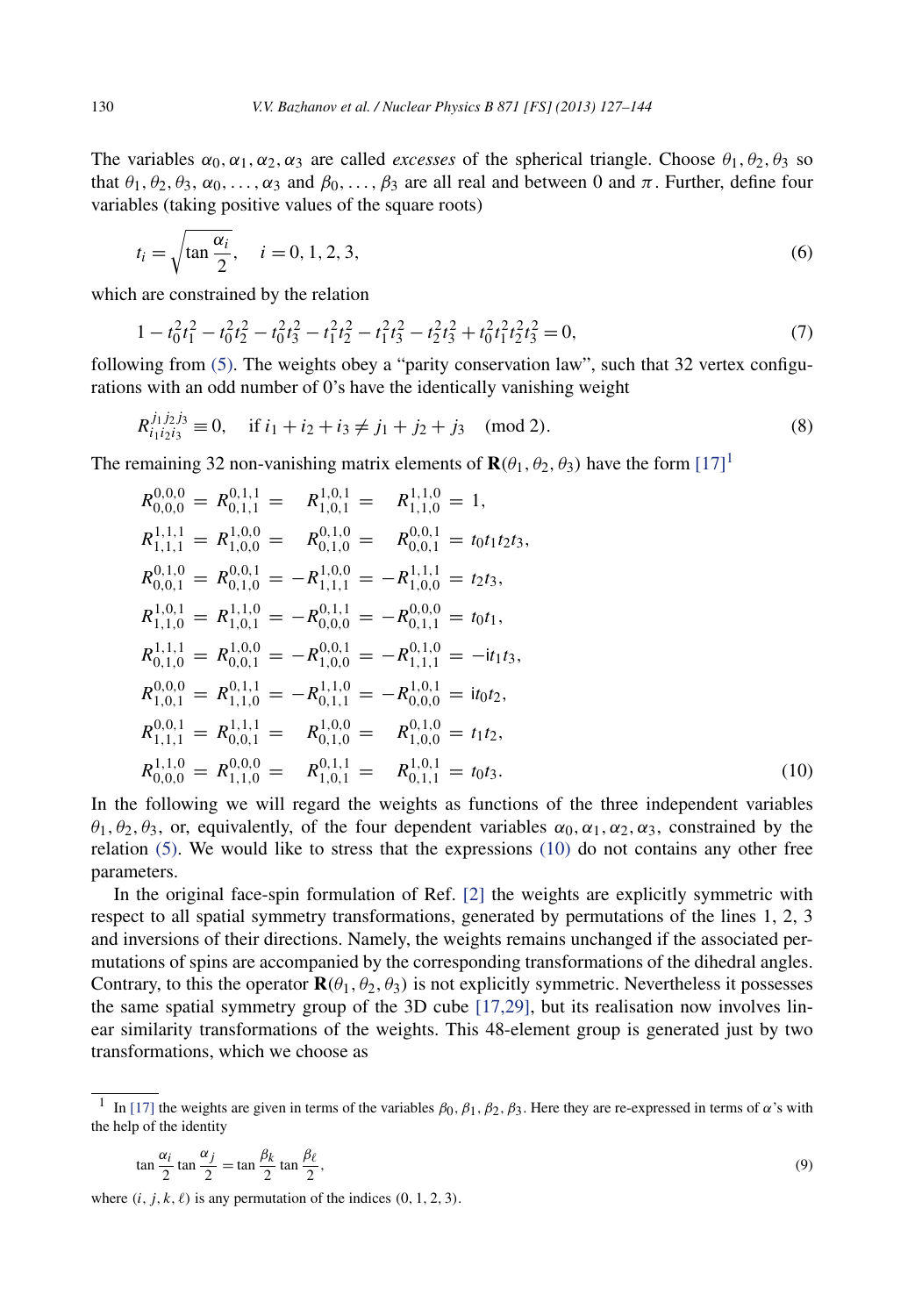<span id="page-4-0"></span>

Fig. 2. Graphical representation of the tetrahedron equation (13) showing the arrangement of the *internal* dihedral angles of the tetrahedron.

$$
\mathbf{R}(\pi - \theta_1, \pi - \theta_2, \theta_3) = (\sigma_y \otimes \sigma_y \otimes \sigma_z) \mathbf{R}^{t_1 t_2}(\theta_1, \theta_2, \theta_3) (\sigma_y \otimes \sigma_y \otimes \sigma_z),
$$
  
\n
$$
P_{13} \mathbf{R}^{t_1 t_2 t_3}(\theta_3, \theta_2, \theta_1) P_{13} = (\tau \otimes \tau \otimes \tau) \mathbf{R}(\theta_1, \theta_2, \theta_3) (\tau \otimes \tau \otimes \tau)^{-1},
$$
\n(11)

where the superscripts  $t_i$ ,  $i = 1, 2, 3$ , denote the matrix transposition in the *i*-th space,  $P_{13}$  denotes the operator permuting the spaces 1 and 3 and  $\sigma_x$ ,  $\sigma_y$ ,  $\sigma_z$  denote the Pauli matrices,

$$
\tau = \begin{pmatrix} 1 & 0 \\ 0 & i \end{pmatrix}, \quad \tau^2 = \sigma_z.
$$
 (12)

In the following the symmetry properties will not play any essential role, since the elliptic parameterisation considered below explicitly breaks the spatial symmetry.

The operator **R** satisfies the tetrahedron equation,

$$
\mathbf{R}_{123}(\theta_1, \theta_2, \theta_3) \mathbf{R}_{145}(\theta_1, \theta_4, \theta_5) \mathbf{R}_{246}(\pi - \theta_2, \theta_4, \theta_6) \mathbf{R}_{356}(\theta_3, \pi - \theta_5, \theta_6)
$$
  
=  $\mathbf{R}_{356}(\theta_3, \pi - \theta_5, \theta_6) \mathbf{R}_{246}(\pi - \theta_2, \theta_4, \theta_6) \mathbf{R}_{145}(\theta_1, \theta_4, \theta_5) \mathbf{R}_{123}(\theta_1, \theta_2, \theta_3),$  (13)

which ensures the integrability of the model. The above equation involves operators acting in a direct product  $V = (\mathbb{C}^2)^{\otimes 6}$ , of six identical two-dimensional vector spaces.<sup>2</sup> Geometrically, it is associated with an arbitrary intersection of four planes. The indices in (13) numerate six intersection lines among these planes, which form extended edges of an Euclidean tetrahedron. Each of the operators  $\mathbf{R}_{ijk}$  depends on its own set of spectral parameters, determined by the dihedral angles corresponding to the lines *i*, *j* and *k*. The geometric arrangement of these angles is shown in Fig. 2 (note that it is exactly the same as in  $[17]$ , but different from that used in Eq. (2.2) in [\[5\]\)](#page-16-0). Altogether there are six dihedral angles corresponding to six edges of the tetrahedron. At this point it is worth mentioning that these angles are not independent; they satisfy one non-linear constraint,

<sup>&</sup>lt;sup>2</sup> We follow usual notations, where  $R_{123}$  acts non-trivially in the first three spaces and coincides with the identity operator in all the remaining components of the product. The other operators in (13) are defined similarly.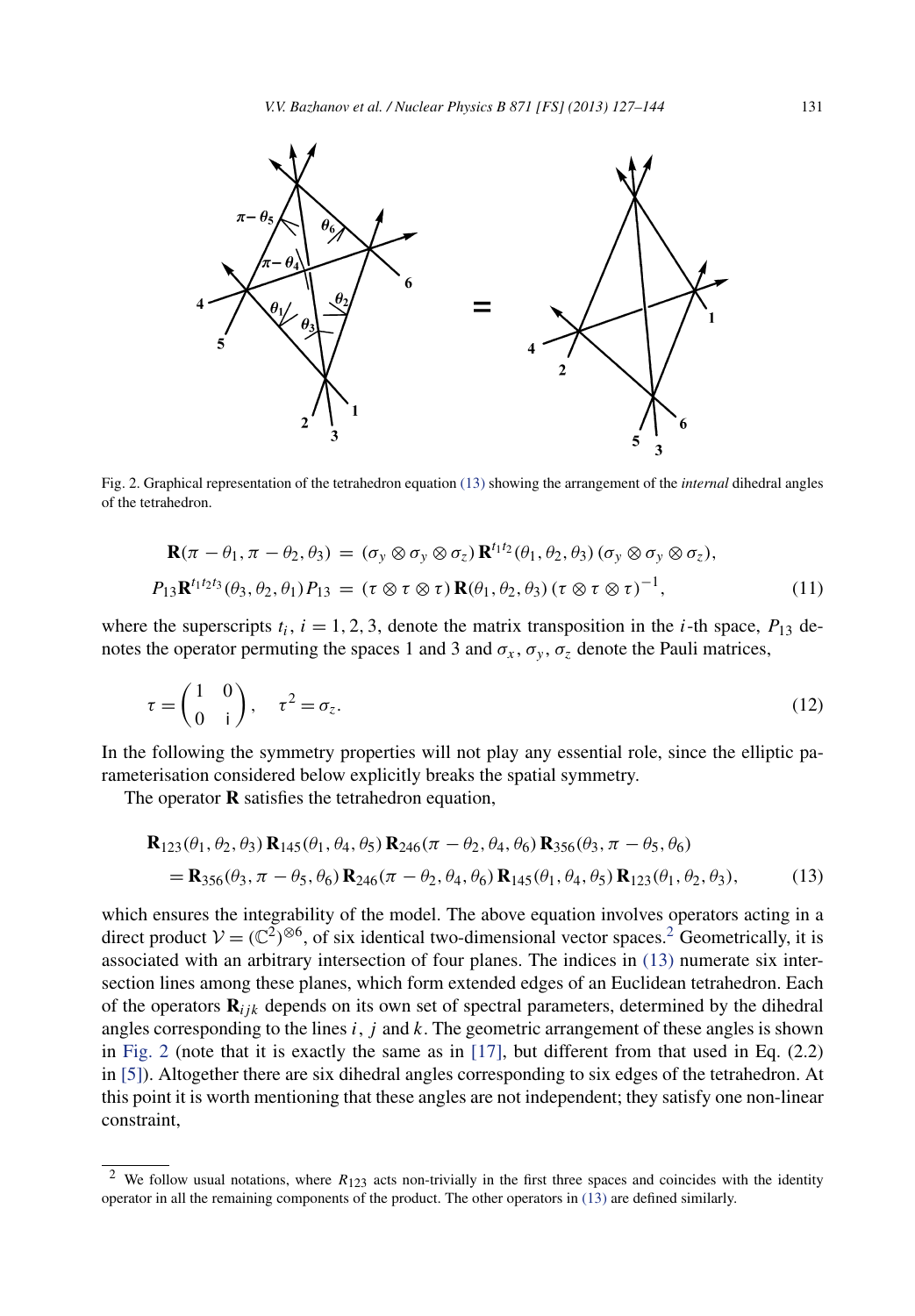<span id="page-5-0"></span>132 *V.V. Bazhanov et al. / Nuclear Physics B 871 [FS] (2013) 127–144*

$$
\det \begin{pmatrix} 1 & \cos \theta_1 & \cos \theta_2 & -\cos \theta_4 \\ \cos \theta_1 & 1 & \cos \theta_3 & -\cos \theta_5 \\ \cos \theta_2 & \cos \theta_3 & 1 & \cos \theta_6 \\ -\cos \theta_4 & -\cos \theta_5 & \cos \theta_6 & 1 \end{pmatrix} = 0, \tag{14}
$$

which follows from the vanishing of the Gram determinant of four unit normal vectors to faces of a tetrahedron in the Euclidean 3-space. Therefore, Eq. [\(13\)](#page-4-0) contains only five independent parameters. In matrix form it reads

$$
\sum_{\substack{k_1k_2k_3,\\k_4k_5k_6}} R(\theta_1, \theta_2, \theta_3)_{i_1i_2i_3}^{k_1k_2k_3} R(\theta_1, \theta_4, \theta_5)_{k_1i_4i_5}^{j_1k_4k_5} R(\pi - \theta_2, \theta_4, \theta_6)_{k_2k_4i_6}^{j_2j_4k_6} R(\theta_3, \pi - \theta_5, \theta_6)_{k_3k_5k_6}^{j_3j_5j_6}
$$
\n
$$
= \sum_{\substack{k_1, k_2, k_3,\\k_4, k_5, k_6}} R(\theta_3, \pi - \theta_5, \theta_6)_{i_3i_5i_6}^{k_3k_5k_6} R(\pi - \theta_2, \theta_4, \theta_6)_{i_2i_4k_6}^{k_2k_4j_6} R(\theta_1, \theta_4, \theta_5)_{i_1k_4k_5}^{k_1j_4j_5} R(\theta_1, \theta_2, \theta_3)_{k_1k_2k_3}^{j_1j_2j_3}.
$$
\n
$$
(15)
$$

Altogether there are  $2^{12}$  distinct equations, half of which is non-trivial (for the other half both sides vanish identically due to the parity conservation [\(8\)\)](#page-3-0). There are several proofs that the weights [\(10\)](#page-3-0) indeed satisfy these equations. Firstly, thanks to the "cube–vertex" correspondence of Ref. [\[18\],](#page-16-0) this follows from the Baxter's proof [\[5\]](#page-16-0) of the tetrahedron equation for the interaction-round-a-cube (IRC) formulation of the model. Baxter used various symmetry relations and a computer-aided analysis of a pattern of signs in some equations to reduce all non-trivial equations to just two equations, which were then proven with the help of spherical trigonometry. Secondly, there exists a completely algebraic proof of (15) given in [\[17\].](#page-16-0) This proof (as well as its earlier variant [\[9\]](#page-16-0) for the IRC formulation) is based on a repeated application of the so-called *restricted star-triangle relation*, invented in [\[8\].](#page-16-0) It is worth mentioning, that this relation was later interpreted as the five-term identity for a cyclic version [\[30\]](#page-17-0) of the quantum dilogarithm [\[31\].](#page-17-0) Finally, an alternative (and, in fact, simpler) algebraic proof of (15), based on the auxiliary linear problem, was obtained in [\[32\].](#page-17-0)

To conclude this section, mention a simple fact that Eq. [\(13\)](#page-4-0) is unaffected by arbitrary linear similarity transformations in any of the six vector spaces therein,

$$
\mathbf{R}_{ijk} \to (\mathbf{G}_i \otimes \mathbf{G}_j \otimes \mathbf{G}_k) \mathbf{R}_{ijk} (\mathbf{G}_i \otimes \mathbf{G}_j \otimes \mathbf{G}_k)^{-1},
$$
\n(16)

where  $G_i$ ,  $i = 1, 2, \ldots, 6$  are arbitrary non-degenerate matrices. We will use this freedom to bring the expressions for matrix elements of  $\mathbf{R}(\theta_1, \theta_2, \theta_3)$  to the most convenient form.

#### **3. Elliptic parameterisation of the weights**

#### *3.1. Linear transformations of the weights*

For the following analysis it is convenient to introduce the operator

$$
\mathbf{L}_{123} = (\mathbf{D}(\xi) \otimes \mathbf{F} \otimes \mathbf{F}) \mathbf{R}_{123} (\mathbf{D}(\xi) \otimes \mathbf{F} \otimes \mathbf{F})^{-1},
$$
\n(17)

where

$$
\mathbf{F} = \frac{1}{\sqrt{2}} \begin{pmatrix} 1 & 1 \\ 1 & -1 \end{pmatrix}, \qquad \mathbf{D}(\xi) = \begin{pmatrix} 1 & 0 \\ 0 & \xi \end{pmatrix}
$$
 (18)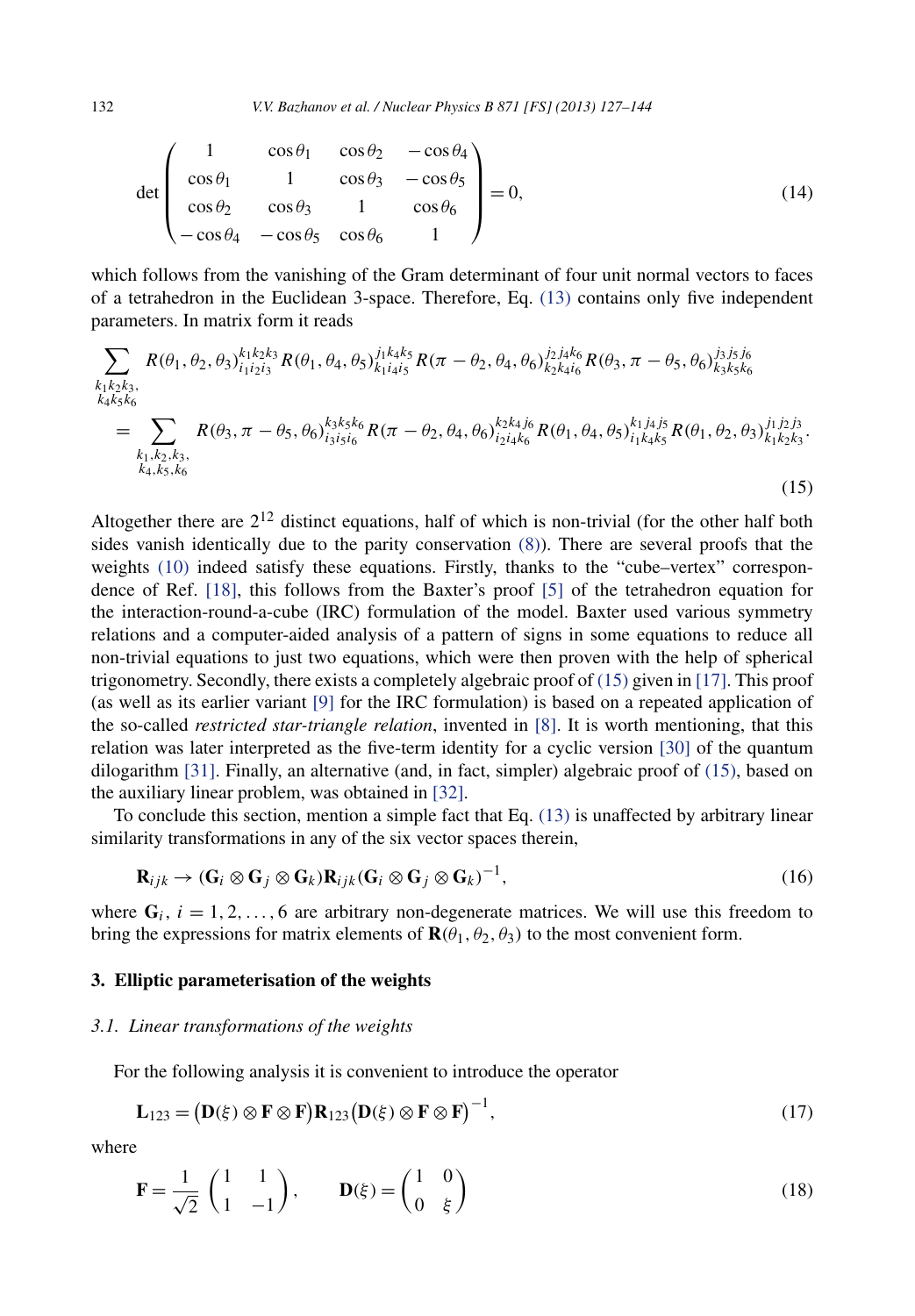<span id="page-6-0"></span>which differs from **R**<sub>123</sub> by a simple similarity transformation of the type [\(16\).](#page-5-0) The parameter  $\xi$ will be specified later on. Evidently, the transformation breaks the symmetry between the three spaces in [\(17\),](#page-5-0) since the first space is distinguished from the other two. The matrix elements of  $L_{123}$  can be arranged into a set of  $4 \times 4$  matrices  $L_0^0$ ,  $L_0^1$ ,  $L_1^0$  and  $L_1^1$ , acting in the tensor product of the second and third spaces, while the indices 0*,* 1, labelling these matrices, refer to the first space,

$$
(L_0^0)_{2,3} = \begin{pmatrix} a & 0 & 0 & d \\ 0 & b & c & 0 \\ 0 & c & b & 0 \\ d & 0 & 0 & a \end{pmatrix}, \qquad (L_1^1)_{2,3} = \begin{pmatrix} b & 0 & 0 & -c \\ 0 & a & -d & 0 \\ 0 & -d & a & 0 \\ -c & 0 & 0 & b \end{pmatrix}, \qquad (19)
$$

where

$$
a = 1 - t_0 t_1 + t_2 t_3 + t_0 t_1 t_2 t_3, \t b = 1 + t_0 t_1 - t_2 t_3 + t_0 t_1 t_2 t_3,
$$
  
\n
$$
c = 1 + t_0 t_1 + t_2 t_3 - t_0 t_1 t_2 t_3, \t d = 1 - t_0 t_1 - t_2 t_3 - t_0 t_1 t_2 t_3,
$$
\n(20)

and

$$
(L_0^1)_{2,3} = \xi^{-1} \begin{pmatrix} -a' & 0 & 0 & -d' \\ 0 & -b' & -c' & 0 \\ 0 & c' & b' & 0 \\ d' & 0 & 0 & a' \end{pmatrix}, \qquad (L_1^0)_{2,3} = \xi \begin{pmatrix} -b' & 0 & 0 & c' \\ 0 & -a' & d' & 0 \\ 0 & -d' & a' & 0 \\ -c' & 0 & 0 & b' \end{pmatrix},
$$
(21)

where

$$
a' = -t_1t_2 - t_0t_3 + it_0t_2 + it_1t_3, \qquad b' = -t_1t_2 - t_0t_3 - it_0t_2 - it_1t_3,
$$
  
\n
$$
c' = -t_1t_2 + t_0t_3 + it_0t_2 - it_1t_3, \qquad d' = -t_1t_2 + t_0t_3 - it_0t_2 + it_1t_3.
$$
\n(22)

We regard these matrices as two by two block matrices with two-dimensional blocks. The indices  $(i_2, j_2)$  numerate the blocks while the indices  $(i_3, j_3)$  numerate matrix elements inside the blocks. From [\(7\)](#page-3-0) it follows that

$$
ab = a'b', \qquad cd = c'd', \qquad a^2 + b^2 - c^2 - d^2 = 0, \qquad a'^2 + b'^2 - c'^2 - d'^2 = 0,
$$
\n(23)

therefore each of the above matrices can be viewed as an *R*-matrix of the eight-vertex freefermion model, which satisfy the condition

$$
\mathcal{R}^{(\text{FFM})} = \begin{pmatrix} \omega_1 & 0 & 0 & \omega_7 \\ 0 & \omega_3 & \omega_5 & 0 \\ 0 & \omega_6 & \omega_4 & 0 \\ \omega_8 & 0 & 0 & \omega_2 \end{pmatrix}, \quad \omega_1\omega_2 + \omega_3\omega_4 - \omega_5\omega_6 - \omega_7\omega_8 = 0.
$$
 (24)

#### *3.2. Elliptic parameterisation of the weights*

Here we will show that the weights [\(10\)](#page-3-0) can be parametrised in terms of Jacobi elliptic functions. First, note that the form of the matrices  $(19)$  and  $(21)$  and the relations  $(23)$  suggest to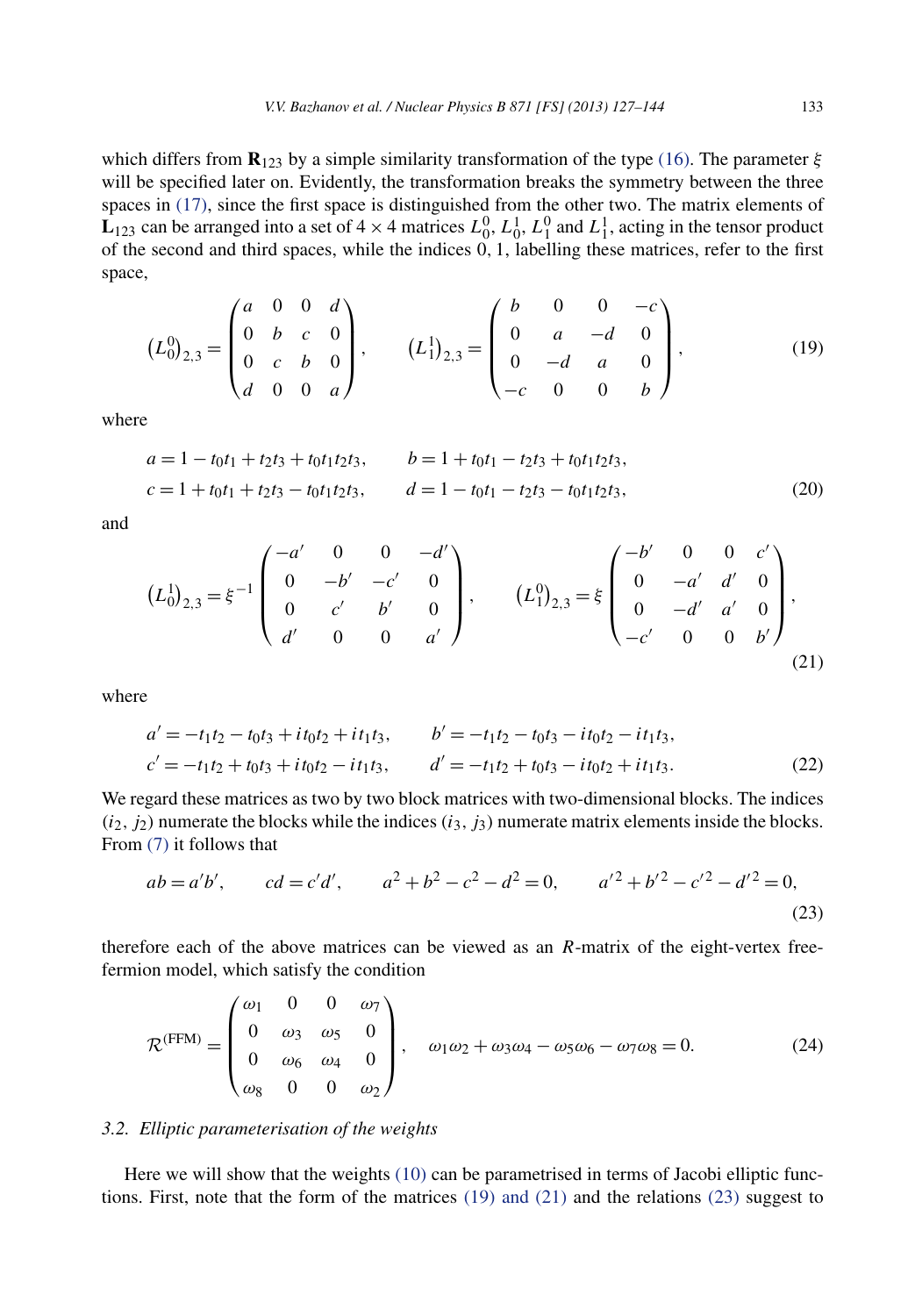<span id="page-7-0"></span>

Fig. 3. This figure clarifies the geometric interpretation for the angle *φ*, given by (28), as an angle between the line 1 and the plane containing the lines 2 and 3.

use Baxter's parameterisation of the eight-vertex model [\[33\]](#page-17-0) (the latter contains the symmetric free-fermion model as a particular case). To do this define the elliptic modulus

$$
k = \frac{cd}{ab} \equiv \frac{c'd'}{a'b'},\tag{25}
$$

similarly to that in the symmetric eight-vertex model with the weights  $a, b, c, d$  (cf. Eq. (5.7) of [\[33\]\)](#page-17-0). With an account of [\(20\) and \(22\)](#page-6-0) the RHS of Eq. (25) is a function of the dihedral angles  $\theta_1$ ,  $\theta_2$ ,  $\theta_3$ . After elementary simplifications, one obtains

$$
k = \frac{1 - \sin \phi}{1 + \sin \phi}, \quad \sin \phi = \frac{4t_0t_1t_2t_3}{(1 - t_0^2 t_1^2)(1 - t_2^2 t_3^2)} = 2 \frac{\sqrt{\sin \alpha_0 \sin \alpha_1 \sin \alpha_2 \sin \alpha_3}}{\sin \theta_1}.
$$
 (26)

Then using the relations (see Section 132 of [\[34\]\)](#page-17-0)

$$
\sin \alpha_0 = 2K \sin \frac{a_1}{2} \sin \frac{a_2}{2} \sin \frac{a_3}{2}, \qquad \sin \alpha_i = 2K \sin \frac{a_i}{2} \cos \frac{a_j}{2} \cos \frac{a_k}{2}, \tag{27}
$$

where  $(i, j, k)$  is any permutation of  $(1, 2, 3)$  and K is defined in  $(3)$ , one obtains

$$
\sin \phi = K^2 \frac{\sin a_1}{\sin \theta_1} \sin a_2 \sin a_3 = \sin \theta_2 \sin a_3 \tag{28}
$$

which shows that  $\phi$  is the angle between the line 1 and the plane containing the lines 2 and 3, as illustrated in Fig. 3. Note that value  $k = 0$  corresponds to the right angle  $\phi = \pi/2$ .

Further, let  $\text{sn } x = \text{sn}(x, k)$ ,  $\text{cn } x = \text{cn}(x, k)$ ,  $\text{dn } x = \text{dn}(x, k)$  and  $\text{cd } x = \text{cd}(x, k)$  denote Jacobi elliptic functions of the argument *x* and modulus  $k$  (we follow the notations of [\[35\]\)](#page-17-0). Now let us parametrise the angles  $\theta_2$  and  $\theta_3$  in terms of new parameters  $w_1$  and  $w_2$ ,

$$
e^{-i\theta_2} = -\frac{(1 + \operatorname{sn}(2w_1))(1 - k\operatorname{sn}(2w_1))}{\operatorname{cn}(2w_1)\operatorname{dn}(2w_1)}, \qquad e^{i\theta_3} = \frac{(1 + \operatorname{sn}(2w_2))(1 - k\operatorname{sn}(2w_2))}{\operatorname{cn}(2w_2)\operatorname{dn}(2w_2)}.
$$
\n(29)

Given  $\theta_2$ ,  $\theta_3$  each of these equations have two solutions in the periodicity rectangle (we assume  $0 < k < 1$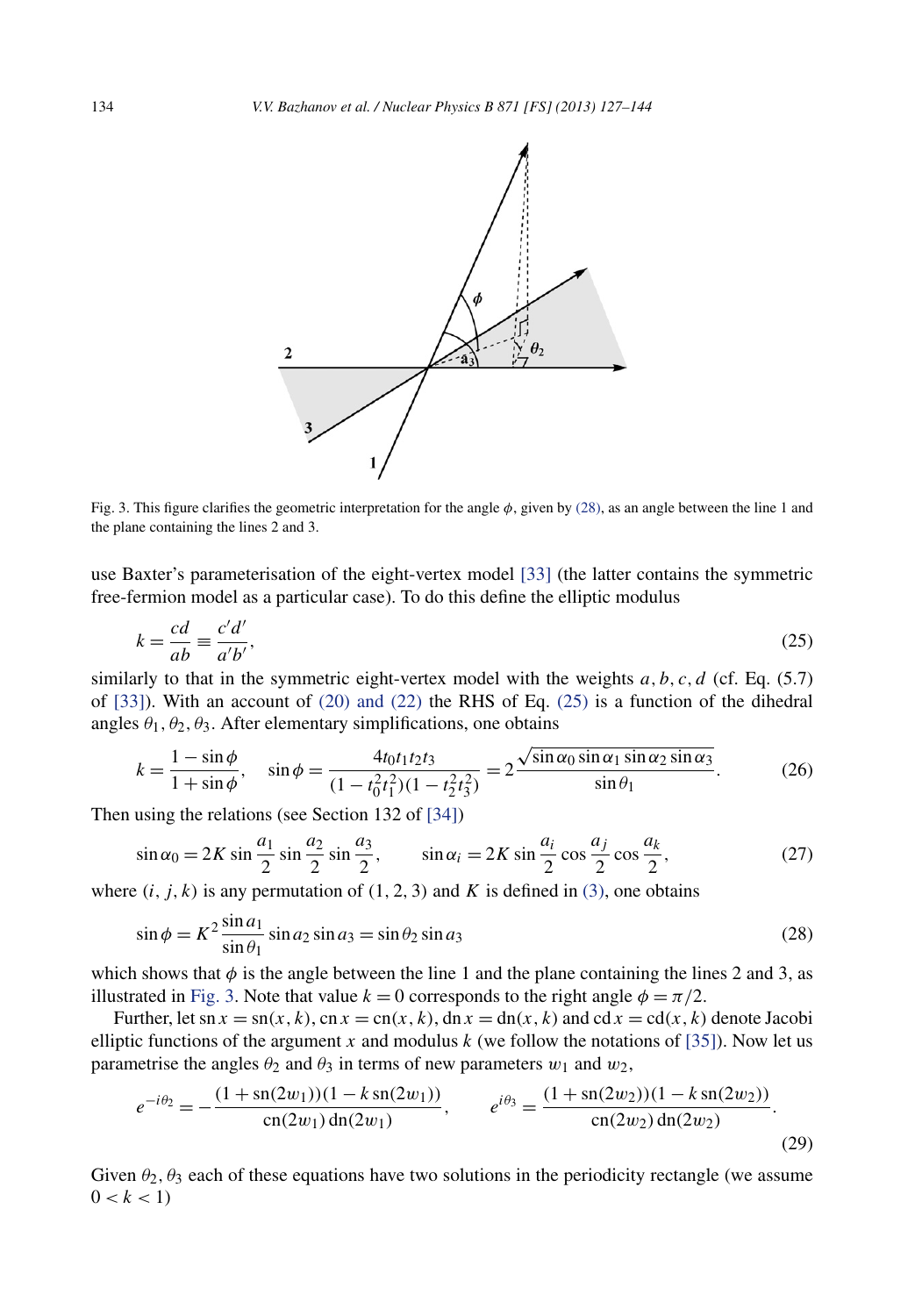$$
0 \leq w_1, w_2 < 2\mathbf{K}, \quad 0 \leq \operatorname{Im} w_1, \operatorname{Im} w_2 < i\mathbf{K}'/2,\tag{30}
$$

<span id="page-8-0"></span>where  $\mathbf{K} = \mathbf{K}(k)$  and  $\mathbf{K}' = \mathbf{K}(\sqrt{1 - k^2})$  are the complete elliptic integral of the first kind. Now substitute [\(29\)](#page-7-0) back into [\(26\)](#page-7-0) and solve the resulting equation for  $\theta_1$  in terms  $k, w_1, w_2$ . There are four solutions of the form

$$
e^{i\theta_1} = \frac{\text{cd}(2w_2)}{\text{cd}(2w_1)},\tag{31}
$$

corresponding to four possible choices of  $w_1, w_2$  in [\(29\).](#page-7-0) Only one of them<sup>3</sup> lead to the original value of  $\theta_1$ . This allows one to uniquely fix the required solution of [\(29\).](#page-7-0)

From now on we regard  $k, w_1, w_2$  as new independent variables instead of  $\theta_1, \theta_2, \theta_3$ . The latter are now defined by the formulae  $(29)$  and  $(31)$ . The weights in Eq.  $(10)$  are expressed through the square roots of tangents of halves of spherical excesses  $\alpha_0$ ,  $\alpha_1$ ,  $\alpha_2$ ,  $\alpha_3$ . Surprisingly enough, after lengthy calculations we found that these tangents have rather simple expressions in the new variables,

$$
t_0 = (-if(w_-)/f(\mathbf{K} - w_+))^{\frac{1}{2}}, \t t_1 = (if(w_-)f(\mathbf{K} - w_+))^{\frac{1}{2}},
$$
  

$$
t_2 = (-if(\mathbf{K} - w_-)f(w_+))^{\frac{1}{2}}, \t t_3 = (if(\mathbf{K} - w_-)/f(w_+))^{\frac{1}{2}},
$$
(32)

where

$$
w_{\pm} = w_1 \pm w_2, \qquad k' = \sqrt{1 - k^2}.
$$
\n(33)

The function  $f(w)$  is defined as

$$
f(w) = \frac{k'^2 \sin w}{(\cos w + \sin w)(k \cos w + \sin w)}.
$$
 (34)

It follows that the products appearing in [\(20\) and \(22\)](#page-6-0) simplify to

$$
t_0t_1 = f(w_-), \t t_2t_3 = f(K - w_-),
$$
  
\n
$$
t_0t_3 = \left(\frac{f(w_-)f(\mathbf{K} - w_-)}{f(w_+)f(\mathbf{K} - w_+)}\right)^{\frac{1}{2}}, \t t_1t_2 = f(w_+)f(\mathbf{K} - w_+)t_0t_3.
$$
\n(35)

Then using addition theorems for elliptic functions, one obtains

$$
a = \rho_- c d w_-,
$$
  $b = \rho_- s n w_-,$   $c = \rho_-,$   $d = \rho_- k c d w_- s n w_-,$   
\n $a' = \rho_+ c d w_+,$   $b' = \rho_+ s n w_+,$   $c' = \rho_+,$   $d' = \rho_+ k c d w_+ s n w_+,$  (36)

where

$$
\rho_{-} = 1 + t_0 t_1 + t_2 t_3 - t_0 t_1 t_2 t_3 = \frac{4(1 - \text{sn } w_{-}) \text{dn } w_{-}}{\text{cn } w_{-} (\text{cn } w_{-} \text{ dn } w_{-} + (1 - \text{sn } w_{-})(1 + k \text{ sn } w_{-}))},
$$
  

$$
\rho_{+} = t_0 t_3 - t_1 t_2 + i(t_0 t_2 - t_1 t_3) = -\rho_{-} \left(\frac{\text{cd } w_{-} \text{sn } w_{-}}{\text{cd } w_{+} \text{sn } w_{+}}\right)^{\frac{1}{2}}.
$$
(37)

<sup>&</sup>lt;sup>3</sup> Calculating  $\theta_1$  from (31) for all four solutions of [\(29\)](#page-7-0) one obtains the following values  $\theta_1 = \pm \theta_1^{(true)}$ ,  $\pm \theta_1'$  where  $θ_1^{(true)}$  is the original value of  $θ_1$ , while  $θ'_1$  is a completely different value, corresponding to a different spherical triangle,  $(\theta_1', \theta_2, \theta_3)$  which, nevertheless, leads to the same modulus *k* in Eq. [\(26\).](#page-7-0)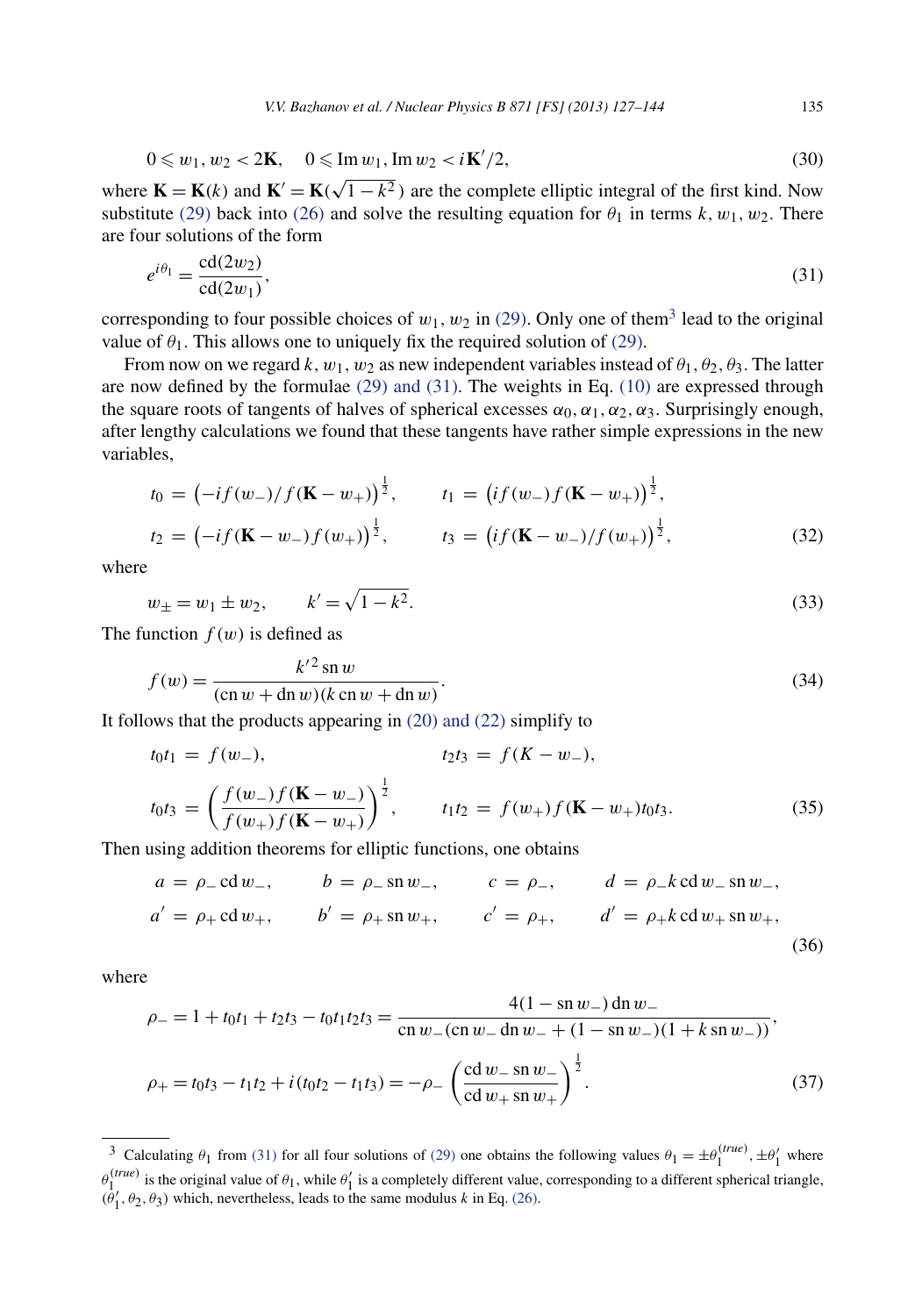Next, we specify the parameter  $\xi$  in [\(17\),](#page-5-0) which so far remained at our disposal,

$$
\xi = -\frac{\rho_+}{\rho_-} \equiv h(w_1, w_2), \quad h(x, y) = \sqrt{\frac{\text{cd}(x - y) \sin(x - y)}{\text{cd}(x + y) \sin(x + y)}}.
$$
\n(38)

Finally, introduce the *R*-matrix of the symmetric eight-vertex model [\[33\]](#page-17-0) specialized to the freefermion case,

$$
\mathbb{R}(w) = \begin{pmatrix} c d w & 0 & 0 & k c d w \sin w \\ 0 & \sin w & 1 & 0 \\ 0 & 1 & \sin w & 0 \\ k c d w \sin w & 0 & 0 & c d w \end{pmatrix}.
$$
 (39)

Using this notation, the matrices  $(19)$ ,  $(21)$  can be written in a uniform way

$$
(L_0^0)_{23} = \rho_- \mathbb{R}_{23}(w_-), \qquad (L_0^1)_{23} = -\rho_+ \xi^{-1} \sigma_z^{(2)} \mathbb{R}_{23}(w_+), (L_1^0)_{23} = i \rho_+ \xi \sigma_x^{(2)} \mathbb{R}_{23}(w_+) \sigma_y^{(2)}, \qquad (L_1^1)_{23} = \rho_- \sigma_y^{(2)} \mathbb{R}_{23}(w_-) \sigma_y^{(2)},
$$
(40)

where the Pauli matrices  $\sigma_x^{(2)}$ ,  $\sigma_y^{(2)}$ ,  $\sigma_z^{(2)}$  act in the space 2. Taking into account [\(37\) and \(38\)](#page-8-0) is easy to see that all expressions for the matrix elements in (40) are *meromorphic double periodic functions* of the variables  $w_1$  and  $w_2$ .

To summarize, we have shown that all matrix elements the operator

$$
\mathcal{L}_{123}(w_1, w_2|k) = \mathbf{L}_{123}(\theta_1, \theta_2, \theta_3)
$$
  
\n
$$
\stackrel{\text{def}}{=} (\mathbf{D}(\xi) \otimes \mathbf{F} \otimes \mathbf{F}) \mathbf{R}_{123}(\theta_1, \theta_2, \theta_3) (\mathbf{D}(\xi) \otimes \mathbf{F} \otimes \mathbf{F})^{-1},
$$
\n(41)

are meromorphic functions of  $w_1$  and  $w_2$ , provided the two sets of variables, entering different sides of this equation, are related by  $(26)$ ,  $(29)$  and  $(31)$  and the parameter  $\xi$  is defined by  $(38)$ .

We would like to stress the above elliptic parametrisation was obtained for a generic case without any special requirements for the values of  $\theta_1, \theta_2, \theta_3$ . By construction, this parametrisation breaks the symmetry of the weights (the directions 1 is distinguished). Moreover, the modulus *k* will, *a priori*, be different for different vertices of the tetrahedron. Therefore, in general, one cannot parametrise all weights in the tetrahedron equation by elliptic functions of the same modulus. Nonetheless, there exists an important four-parameter reduction of this equation, where such parametrisation is possible. This is the "prismatic limit" considered in the next section.

#### **4. Reductions of the tetrahedron equation**

In this section we consider certain reductions of the tetrahedron equation for the solution [\(10\)](#page-3-0) and its connection to an example of the *tetrahedral Zamolodchikov algebra* constructed in [\[19\].](#page-16-0)

### *4.1. The "static limit"*

The term "static limit" stems from the original Zamolodchikov's work [\[1\]](#page-16-0) where it was related to the case of slowly moving or "non-relativistic" straight strings in  $2 + 1$  dimensions. On the level of parameters this corresponds to a configuration where the sum of dihedral angles is equal to  $\pi$  for every vertex of the tetrahedron. Namely, for Eq. [\(15\)](#page-5-0) this means

<span id="page-9-0"></span>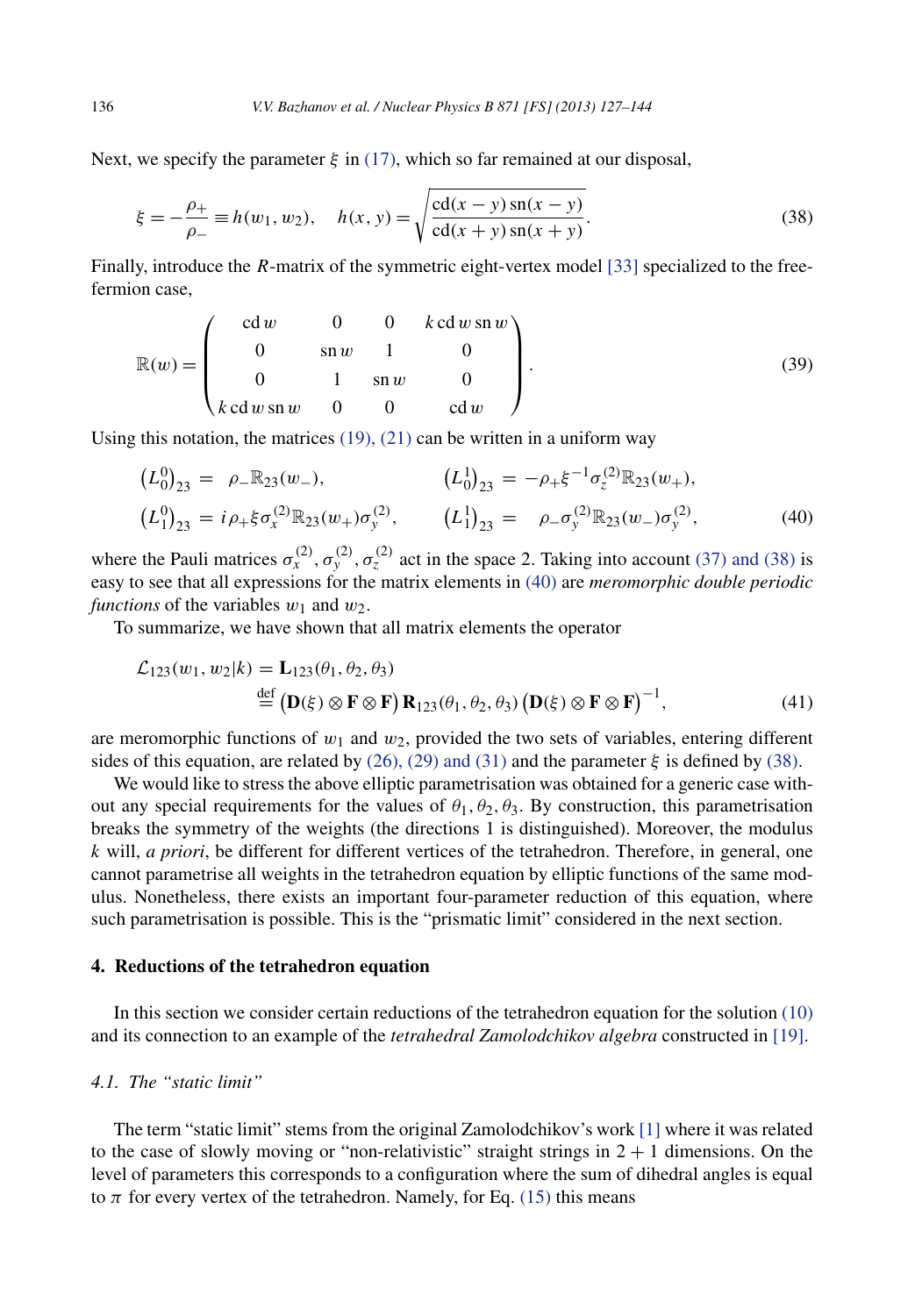<span id="page-10-0"></span>
$$
\theta_1 + \theta_2 + \theta_3 = \pi, \qquad \theta_1 + \theta_4 + \theta_5 = \pi, \n\theta_4 + \theta_6 - \theta_2 = 0, \qquad \theta_3 + \theta_6 - \theta_5 = 0.
$$
\n(42)

The linear angles between edges at the vertices all become equal to 0 or  $\pi$  and the tetrahedron degenerates into four planes intersecting along the same line. Their relative orientation is fixed by three angles only, so the tetrahedron equation in this case contains three independent parameters (instead of five in the general case).

We will use a special notation for the operator  $\mathbf{R}(\theta_1, \theta_2, \theta_3)$  specialized to this case

$$
\mathbf{S}(\theta_1, \theta_2, \theta_3) = \mathbf{R}(\theta_1, \theta_2, \theta_3), \quad \theta_1 + \theta_2 + \theta_3 = \pi.
$$
\n<sup>(43)</sup>

Its matrix elements are determined by [\(10\)](#page-3-0) where one sets

$$
t_0 = 0,
$$
  $t_i = T_i \equiv \sqrt{\tan \frac{\theta_i}{2}}, \quad i = 1, 2, 3.$  (44)

There are only sixteen non-vanishing elements,

$$
S_{0,0,0}^{0,0,0} = S_{0,1,1}^{0,1,1} = S_{1,0,1}^{1,0,1} = S_{1,1,0}^{1,1,0} = 1,
$$
  
\n
$$
S_{0,0,1}^{0,1,0} = S_{0,1,0}^{0,0,1} = -S_{1,1,1}^{1,0,0} = -S_{1,0,0}^{1,1,1} = T_2T_3,
$$
  
\n
$$
S_{0,1,0}^{1,1,1} = S_{0,0,1}^{1,0,0} = -S_{1,0,0}^{0,0,1} = -S_{1,1,1}^{0,1,0} = -iT_1T_3,
$$
  
\n
$$
S_{1,1,1}^{0,0,1} = S_{0,0,1}^{1,1,1} = S_{0,1,0}^{1,0,0} = S_{1,0,0}^{0,1,0} = T_1T_2.
$$
  
\n(45)

This solution of the tetrahedron equation (with a slightly different parameterisation, see Section [4.5](#page-14-0) below) was first obtained in [\[19\].](#page-16-0) Two years later [\[17\]](#page-16-0) it was understood as the vertex form of the original Zamolodchikov's solution in the static limit [\[1\].](#page-16-0)

The operator **S** satisfies the relation

$$
\mathbf{S}^2 = 1.\tag{46}
$$

It has a block-diagonal form with two  $4 \times 4$  blocks, a trivial one, which coincides with the identity matrix, and a non-trivial one which has two eigenvalues  $+1$  and two eigenvalues  $-1$ .

The operator **S** possesses left and right "bare vacuum" eigenvectors

$$
(v_0 \otimes v_0 \otimes v_0)^t \mathbf{S} = (v_0 \otimes v_0 \otimes v_0)^t, \qquad \mathbf{S}(v_0 \otimes v_0 \otimes v_0) = v_0 \otimes v_0 \otimes v_0, \quad v_0 = \begin{pmatrix} 1 \\ 0 \end{pmatrix}.
$$
\n
$$
(47)
$$

Note that this property does not hold for the general case [\(10\)](#page-3-0) with  $t_0 \neq 0$ .

# *4.2. The planar limit*

Geometrically the "planar limit" corresponds to the case when all four vertices of the tetrahedron lie in one plane, i.e. when the tetrahedron becomes "squashed" into a plane. An edge-spin solution of [\(13\)](#page-4-0) corresponding to this case was first obtained by Hietarinta [\[20\].](#page-17-0) Subsequently it was understood as the planar limit [\[36\]](#page-17-0) of the Zamolodchikov model. The details of this reduction are rather complicated and not immediately related to the main topic of this paper. Therefore, we refer interested readers to the original publication [\[36\]](#page-17-0) where this limit is thoroughly studied.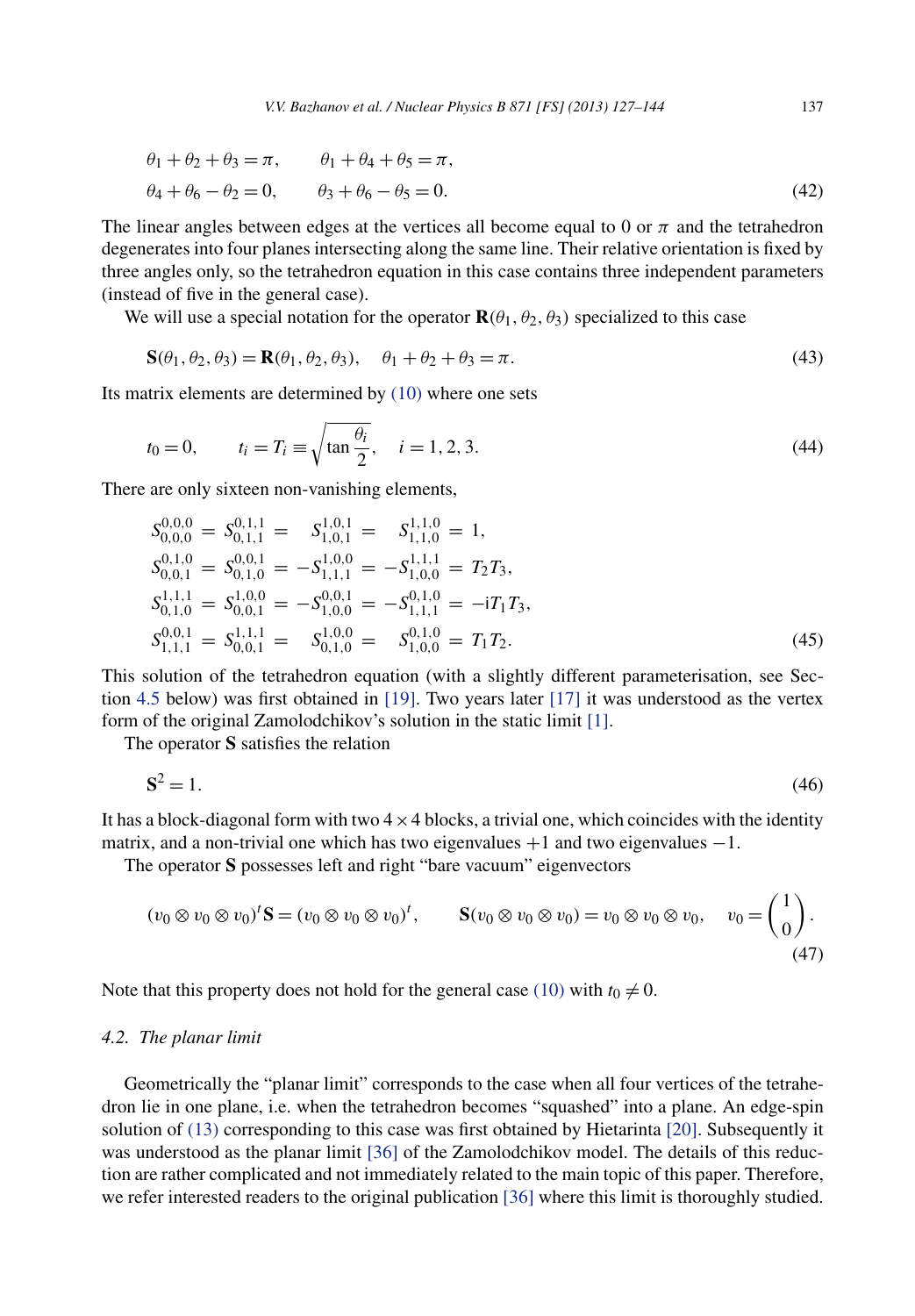#### <span id="page-11-0"></span>*4.3. The prismatic limit*

Here we consider yet another limiting case of Eq. [\(13\),](#page-4-0) when one of the tetrahedron vertices goes to infinity (we choose it to be the vertex corresponding to  $\mathbf{R}_{123}$ ). Then the sum of dihedral angles at this vertex will satisfy an additional constraint,

$$
\theta_1 + \theta_2 + \theta_3 = \pi,\tag{48}
$$

whereas the whole tetrahedron turns into an infinite prism. The number of independent angles reduces from five to four. The edges 1, 2 and 3 become parallel and therefore, have the same angle to the plane, containing the edges 4*,* 5 and 6, forming the base of the prism. Remembering the geometric definition  $(26)$  of the elliptic modulus k in the previous section, we conclude that all weights corresponding to the vertices *(*1*,* 4*,* 5*)*, *(*2*,* 4*,* 6*)* and *(*3*,* 5*,* 6*)* can be parametrised by elliptic functions of the *same modulus*.

Eqs. [\(26\), \(29\) and \(31\)](#page-7-0) define a generic change of variables from three dihedral angles  $(\theta_1, \theta_2, \theta_3)$  to new parameters  $(k, w_1, w_2)$ . Here we want to apply this substitution for three different sets of dihedral angles corresponding to the three vertices at the base of the prism

$$
(\theta_1, \theta_4, \theta_5) \to (k, u_1, u_2); \qquad (\pi - \theta_2, \theta_4, \theta_6) \to (k, u_1, u_3);\n(\theta_3, \pi - \theta_5, \theta_6) \to (k, u_2, u_3).
$$
\n(49)

As explained above from the geometric considerations the elliptic modulus *k* will automatically be the same for all three sets. For instance, let  $(b_1, b_2, b_3)$  be the sides of the spherical triangle with angles  $(\theta_1, \theta_4, \theta_5)$ , then we set

$$
k = \frac{1 - \sin \phi}{1 + \sin \phi}, \quad \sin \phi = \sin \theta_4 \sin b_3.
$$
 (50)

Next define the variables  $u_1, u_2, u_3$  by the relations

$$
e^{-i\theta_4} = -\frac{(1 + \operatorname{sn}(2u_1))(1 - k \operatorname{sn}(2u_1))}{\operatorname{cn}(2u_1) \operatorname{dn}(2u_1)},
$$
  
\n
$$
e^{i\theta_5} = \frac{(1 + \operatorname{sn}(2u_2))(1 - k \operatorname{sn}(2u_2))}{\operatorname{cn}(2u_2) \operatorname{dn}(2u_2)},
$$
  
\n
$$
e^{i\theta_6} = \frac{(1 + \operatorname{sn}(2u_3))(1 - k \operatorname{sn}(2u_3))}{\operatorname{cn}(2u_3) \operatorname{dn}(2u_3)}
$$
\n(51)

and

$$
e^{i\theta_1} = \frac{\text{cd}(2u_2)}{\text{cd}(2u_1)}, \qquad e^{i\theta_2} = -\frac{\text{cd}(2u_1)}{\text{cd}(2u_3)}, \qquad e^{i\theta_3} = \frac{\text{cd}(2u_3)}{\text{cd}(2u_2)} \tag{52}
$$

which are obtained by a simple specialisation of [\(29\) and \(31\)](#page-7-0) for the three substitutions (49). Note that the above formulae  $(51)$  and  $(52)$  give a parameterisation of six angles of a triangular prism in terms of elliptic functions. In particular, it is easy to check that the three expressions in (52) are consistent with (48).

Let us now rewrite the tetrahedron equation [\(13\)](#page-4-0) for this case in the new variables. We will do this in several steps. First, guided by the formula [\(41\)](#page-9-0) define three operators

$$
\mathcal{L}_{145}(u_1, u_2) = (\mathbf{D}(\xi_1) \otimes \mathbf{F} \otimes \mathbf{F}) \mathbf{R}_{145}(\theta_1, \theta_4, \theta_5) (\mathbf{D}(\xi_1) \otimes \mathbf{F} \otimes \mathbf{F})^{-1},
$$
  
\n
$$
\mathcal{L}_{246}(u_1, u_3) = (\mathbf{D}(\xi_2) \otimes \mathbf{F} \otimes \mathbf{F}) \mathbf{R}_{246}(\pi - \theta_2, \theta_4, \theta_6) (\mathbf{D}(\xi_2) \otimes \mathbf{F} \otimes \mathbf{F})^{-1},
$$
  
\n
$$
\mathcal{L}_{356}(u_2, u_3) = (\mathbf{D}(\xi_3) \otimes \mathbf{F} \otimes \mathbf{F}) \mathbf{R}_{145}(\theta_3, \pi - \theta_5, \theta_6) (\mathbf{D}(\xi_3) \otimes \mathbf{F} \otimes \mathbf{F})^{-1}.
$$
\n(53)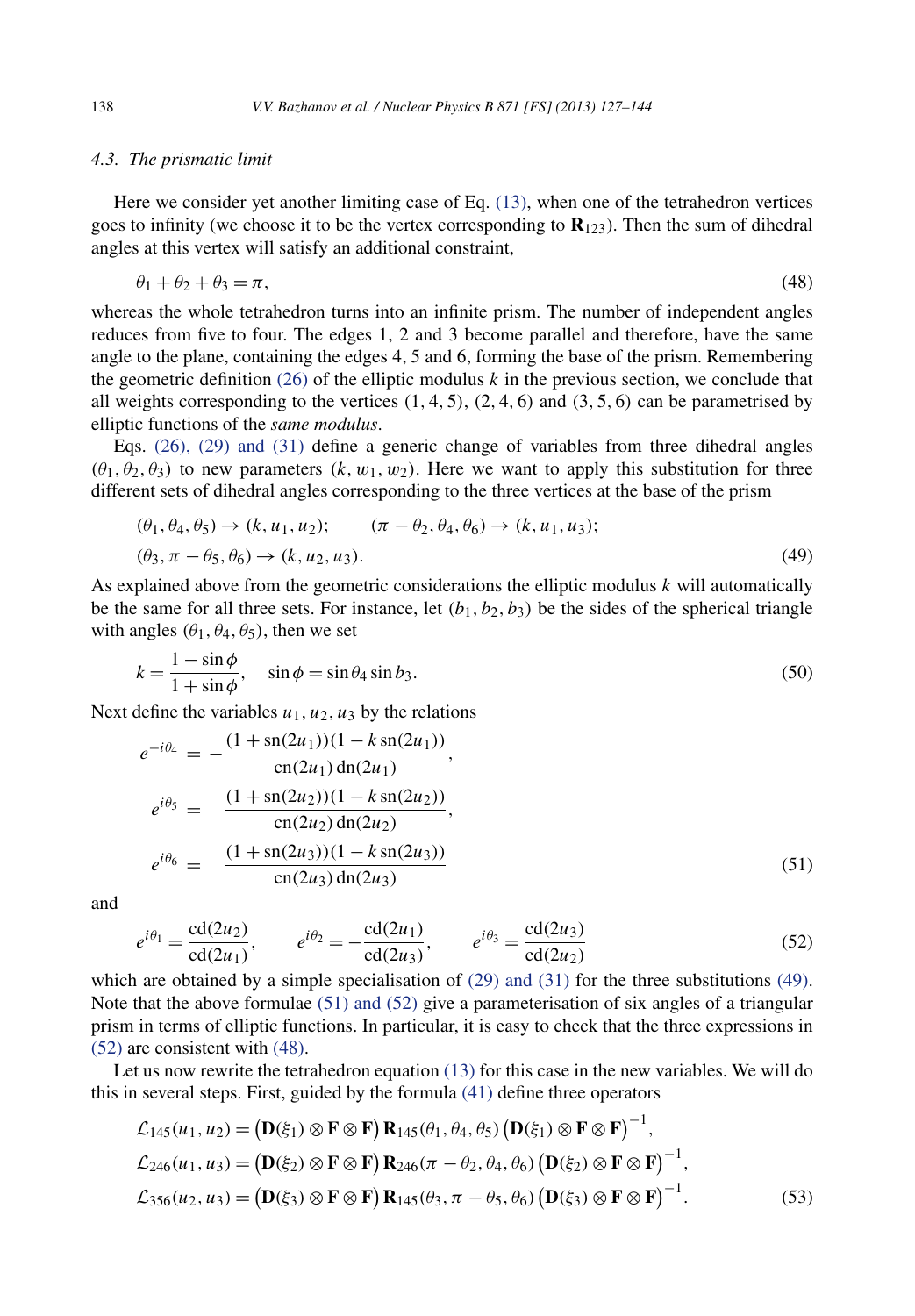<span id="page-12-0"></span>Here **F** and  $\mathbf{D}(\xi)$  are defined in [\(18\)](#page-5-0) and the parameters  $\xi_1, \xi_2, \xi_3$  have been chosen in agreement with  $(38)$  in each of the three cases,

$$
\xi_1 = h(u_1, u_2), \qquad \xi_2 = h(u_1, u_3), \qquad \xi_3 = h(u_2, u_3),
$$
\n(54)

where  $h(x, y)$  is defined in [\(38\).](#page-9-0) Therefore, according to the result of Section [3,](#page-5-0) all operators [\(53\)](#page-11-0) are meromorphic double periodic functions of *u*1*, u*2*, u*3, which, of course, implicitly depend on the elliptic modulus *k*.

Next, we need to express in the new variables the weights, corresponding to the infinitely distant vertex *(*1*,* 2*,* 3*)*. It is convenient to define a new operator,

$$
S_{123}(u_1, u_2, u_3) = (\mathbf{D}(\xi_1) \otimes \mathbf{D}(\xi_2) \otimes \mathbf{D}(\xi_3)) \mathbf{S}_{123}(\theta_1, \theta_2, \theta_3) (\mathbf{D}(\xi_1) \otimes \mathbf{D}(\xi_2) \otimes \mathbf{D}(\xi_3))^{-1},
$$
\n(55)

which differs from [\(43\)](#page-10-0) by a diagonal similarity transformation.

Using [\(52\)](#page-11-0) it is not difficult to show that

$$
\tan\frac{\theta_1}{2} = -ig(u_1, u_2), \qquad \tan\frac{\theta_2}{2} = \frac{i}{g(u_1, u_3)}, \qquad \tan\frac{\theta_3}{2} = -ig(u_2, u_3), \tag{56}
$$

where

$$
g(x, y) = k'^2 \frac{sd(x - y) sd(x + y)}{cn(x - y) cn(x + y)}.
$$
\n(57)

Combining this with [\(45\),](#page-10-0) one obtains the following expressions for the non-vanishing matrix elements of  $S(u_1, u_2, u_3)$ 

$$
S_{000}^{000} = S_{110}^{110} = S_{011}^{011} = 1,
$$
  
\n
$$
S_{010}^{100} = U(u_1, u_2, u_3), \t S_{010}^{001} = U(u_3, u_2, u_1), \t S_{100}^{001} = V(u_1, u_2, u_3),
$$
  
\n
$$
S_{100}^{010} = U(u_1, -u_2, -u_3), \t S_{001}^{010} = U(u_3, -u_2, -u_1), \t S_{001}^{100} = V(-u_1, u_2, -u_3),
$$
  
\n
$$
S_{111}^{001} = U(u_1, -u_2, u_3), \t S_{111}^{100} = U(u_3, -u_2, u_1), \t S_{111}^{010} = V(u_1, u_2, -u_3),
$$
  
\n
$$
S_{001}^{111} = U(u_1, u_2, -u_3), \t S_{100}^{111} = U(u_3, u_2, -u_1), \t S_{010}^{111} = V(-u_1, u_2, u_3),
$$
  
\n(58)

where

$$
U(x, y, z) = \frac{\text{sd}(x + y)\,\text{cn}(x - z)}{\text{cn}(x - y)\,\text{sd}(x + z)}, \qquad V(x, y, z) = -k'^2 \frac{\text{sd}(y - x)\,\text{sd}(y + z)}{\text{cn}(y + x)\,\text{cn}(y - z)}.
$$
 (59)

It is easy to see that all above matrix elements are meromorphic functions of  $u_1, u_2, u_3$ , implicitly depending on the elliptic modulus *k*. Note that even though the parameters  $\xi_1, \xi_2, \xi_3$ , entering (55), were fixed by the analyticity requirements for the other three operators, defined in [\(53\),](#page-11-0) the matrix elements of  $S(u_1, u_2, u_3)$  have automatically became meromorphic functions on the elliptic curve.<sup>4</sup> Note also that the similarity transformation in  $(55)$  introduces two additional parameters into (58) and breaks the symmetry relations between different matrix elements

<sup>&</sup>lt;sup>4</sup> Eq. [\(61\)](#page-13-0) below implies that ratios of matrix elements of  $S_{123}(u_1, u_2, u_3)$  are meromorphic functions on the elliptic curve. However, some of these matrix elements in (58) are equal to one, therefore the remaining elements should be meromorphic.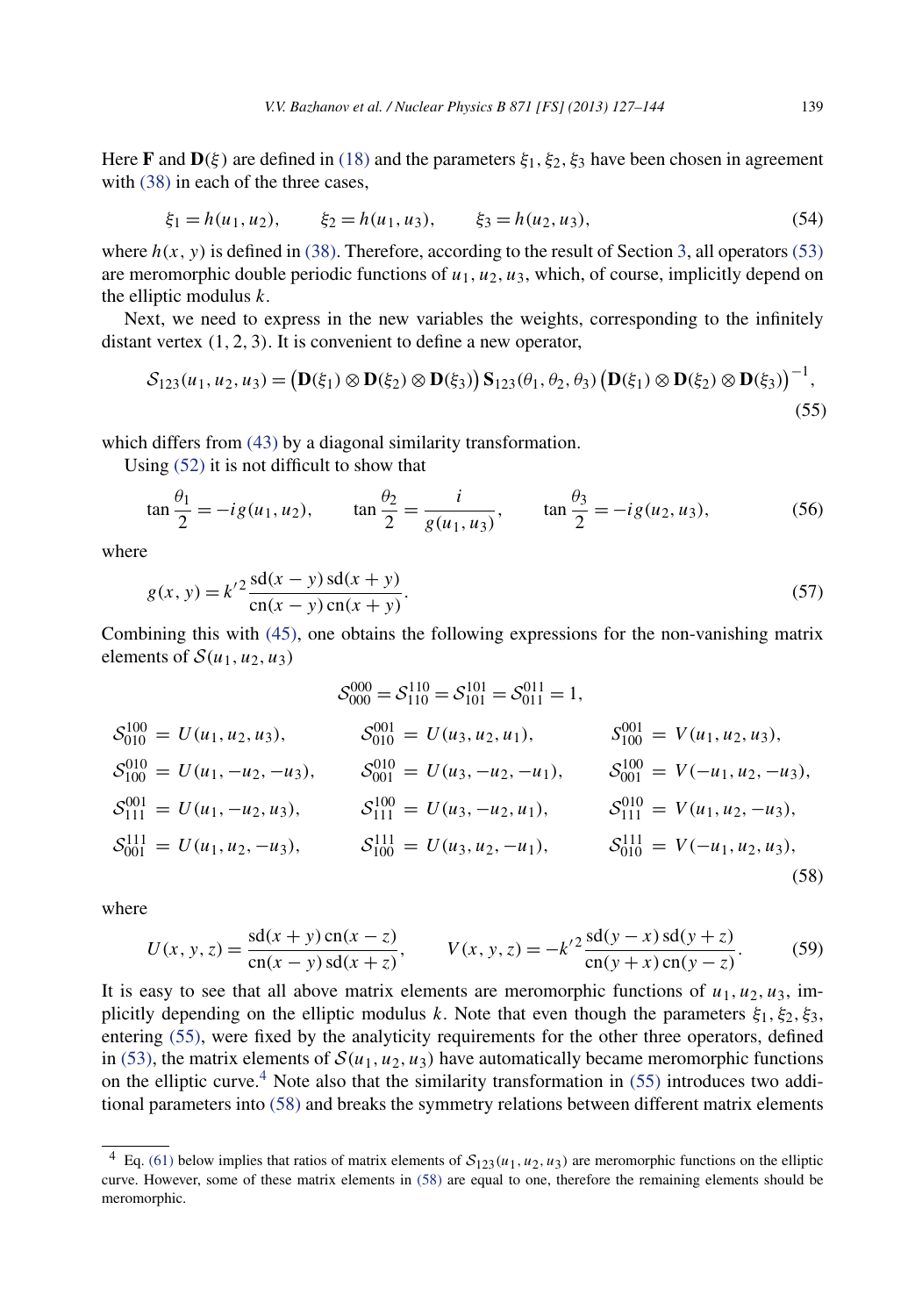<span id="page-13-0"></span>exhibited in [\(45\).](#page-10-0) Remind that the original static limit weights [\(45\)](#page-10-0) depend on only two independent angles.

To complete our analysis of the prismatic limit apply the similarity transformation with the matrix

$$
\mathbf{G} = \mathbf{D}(\xi_1) \otimes \mathbf{D}(\xi_2) \otimes \mathbf{D}(\xi_3) \otimes \mathbf{F} \otimes \mathbf{F} \otimes \mathbf{F}
$$
 (60)

to both sides of the tetrahedron equation  $(13)$ . Then using the definitions  $(53)$  and  $(55)$  one obtains

$$
S_{123}(u_1, u_2, u_3) \mathcal{L}_{145}(u_1, u_2) \mathcal{L}_{246}(u_1, u_3) \mathcal{L}_{356}(u_2, u_3)
$$
  
=  $\mathcal{L}_{356}(u_2, u_3) \mathcal{L}_{246}(u_1, u_3) \mathcal{L}_{145}(u_1, u_2) \mathcal{S}_{123}(u_1, u_2, u_3).$  (61)

As required, this equation contains exactly four independent parameters, namely,  $u_1, u_2, u_3$ , which are indicated explicitly, and the elliptic modulus *k* which is implicitly assumed.

#### *4.4. Elliptic parameterisation of the static limit*

Consider the tetrahedron equation [\(13\)](#page-4-0) in the static limit, i.e., when the angles satisfy the constraints [\(42\).](#page-10-0) In the previous subsection we saw that upon the change of variables [\(52\)](#page-11-0) and the similarity transformation [\(55\)](#page-12-0) the vertex weights  $S_{123}(u_1, u_2, u_3)$ , corresponding to the vertex *(*1*,* 2*,* 3*)*, become meromorphic functions on the elliptic curve. Remarkably, it is possible to do this for the other three vertices as well, using the elliptic functions of the same modulus. First, we need to parameterise the angles, satisfying [\(42\),](#page-10-0) in term of the elliptic functions. To avoid confusions with the notations of the previous subsection we denote these angles  $\theta_1, \theta_2, \ldots, \theta_6$ . Let us parameterise  $\theta_1$ ,  $\theta_2$ ,  $\theta_3$  by the same formulae as [\(52\),](#page-11-0)

$$
e^{i\bar{\theta}_1} = \frac{\text{cd}(2u_2)}{\text{cd}(2u_1)}, \qquad e^{i\bar{\theta}_2} = -\frac{\text{cd}(2u_1)}{\text{cd}(2u_3)}, \qquad e^{i\bar{\theta}_3} = \frac{\text{cd}(2u_3)}{\text{cd}(2u_2)} \tag{62}
$$

and assume that

$$
e^{i\bar{\theta}_4} = -\frac{\text{cd}(2u_1)}{\text{cd}(2u_4)}, \qquad e^{i\bar{\theta}_5} = \frac{\text{cd}(2u_4)}{\text{cd}(2u_2)}, \qquad e^{i\bar{\theta}_6} = \frac{\text{cd}(2u_4)}{\text{cd}(2u_3)}.
$$
(63)

This implies the expressions [\(56\)](#page-12-0) with  $\theta_1$ ,  $\theta_2$ ,  $\theta_3$  replaced by  $\theta_1$ ,  $\theta_2$ ,  $\theta_3$  and

$$
\tan\frac{\bar{\theta}_4}{2} = \frac{i}{g(u_1, u_4)}, \qquad \tan\frac{\bar{\theta}_5}{2} = -ig(u_2, u_4), \qquad \tan\frac{\bar{\theta}_6}{2} = -ig(u_3, u_4), \tag{64}
$$

where  $g(u, w)$  is defined in [\(57\).](#page-12-0) Note, that these formulae contains five independent parameters:  $u_1, u_2, u_3, u_4$  and *k*, whereas there are only three independent angles, satisfying [\(42\).](#page-10-0) So the above parameterisation contains two spurious parameters.

Next, assume that  $\xi_1$ ,  $\xi_2$ ,  $\xi_3$  are given by [\(54\)](#page-12-0) and

$$
\xi_4 = h(u_1, u_4), \qquad \xi_5 = h(u_2, u_4), \qquad \xi_6 = h(u_3, u_4),
$$
\n(65)

where  $h(u, w)$  is defined in [\(38\).](#page-9-0) Applying now the similarity transformation with the matrix

$$
\mathbf{G} = \mathbf{D}(\xi_1) \otimes \mathbf{D}(\xi_2) \otimes \mathbf{D}(\xi_3) \otimes \mathbf{D}(\xi_4) \otimes \mathbf{D}(\xi_5) \otimes \mathbf{D}(\xi_6)
$$
(66)

to both sides of the tetrahedron equation [\(13\)](#page-4-0) and taking into account the above parameterisation, one obtains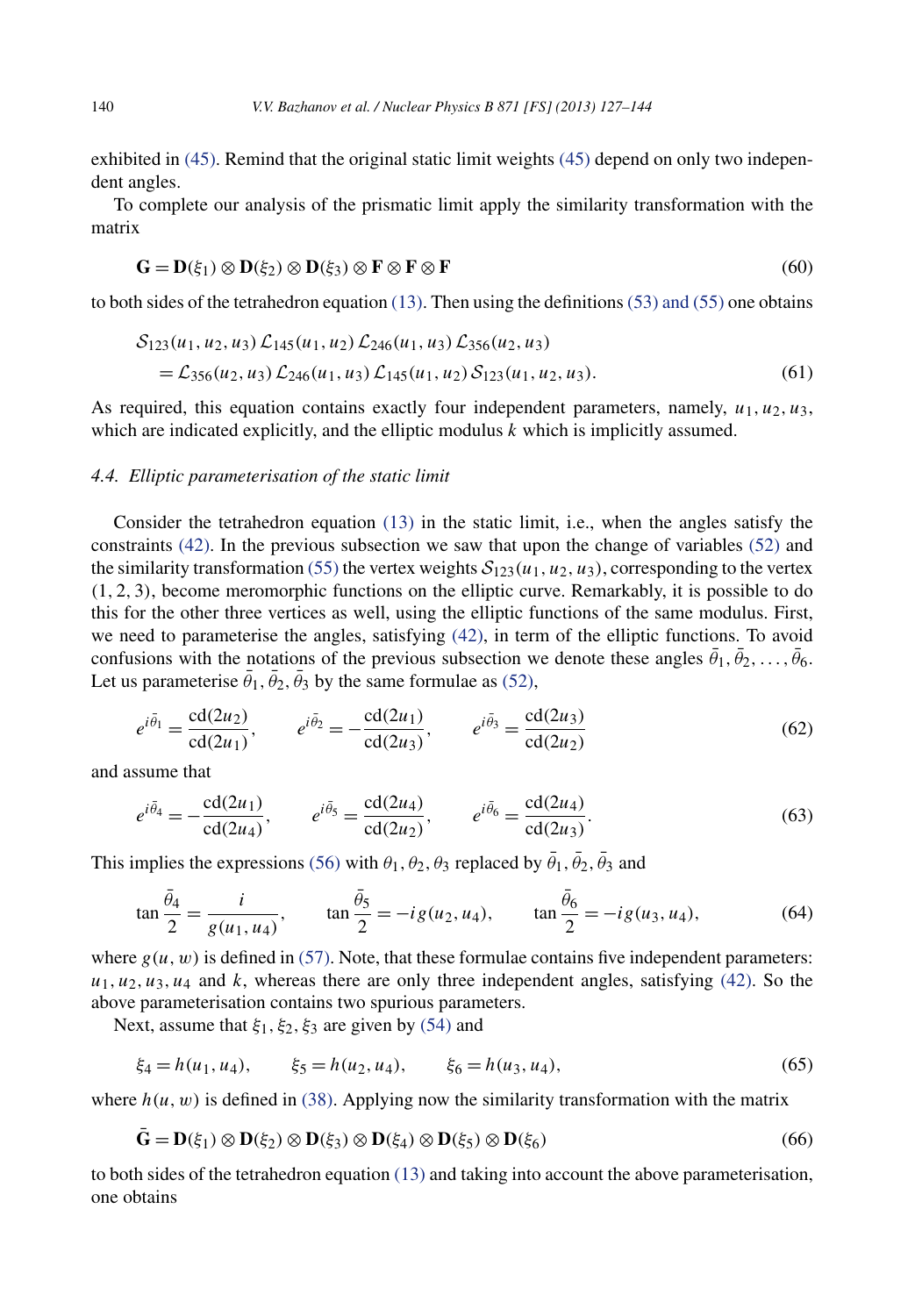<span id="page-14-0"></span>
$$
S_{123}(u_1, u_2, u_3) S_{245}(u_1, u_2, u_4) S_{246}(u_1, u_3, u_4) S_{356}(u_2, u_3, u_4)
$$
  
=  $S_{356}(u_2, u_3, u_4) S_{246}(u_1, u_3, u_4) S_{245}(u_1, u_2, u_4) S_{123}(u_1, u_2, u_3),$  (67)

where the matrix elements of  $S_{ijk}(u, v, w)$  are defined by [\(58\).](#page-12-0) It appears, that this equation naturally complements Eq. [\(61\).](#page-13-0) As noted in Section [4.1](#page-9-0) there are only three independent angles in the tetrahedron in the static limit. However, Eq. (67) contains five independent parameters (four *u*'s and the modulus *k*). Two additional parameters are not spurious in this case, as they cannot be removed by a re-parameterisation. They were introduced via the similarity transformation with the matrix [\(66\).](#page-13-0)

# *4.5. Tetrahedral Zamolodchikov algebra*

Here we show that some additional reduction of the tetrahedron equation [\(61\)](#page-13-0) leads precisely to the example of the tetrahedral Zamolodchikov algebra constructed in [\[19\].](#page-16-0) It is convenient to introduce two 4 × 4 matrices, acting in the product of two spaces  $\mathbb{C}^2 \otimes \mathbb{C}^2$  as

$$
\mathcal{R}^{a}(u, w) = \sum_{i_2, i_3, j_2, j_3} \mathcal{L}_{0i_2 i_3}^{aj_2 j_3}(u, w) \left( E_{i_2}^{j_2} \otimes E_{i_3}^{j_3} \right), \quad a = 0, 1,
$$
\n(68)

where  $(E_i^j)_{ab} = \delta_{ia}\delta_{jb}$  denotes the 2 × 2 matrix unit. According to [\(40\), \(41\)](#page-9-0) these new matrices are simply related to the *R*-matrix of the free-fermion model [\(39\),](#page-9-0)

$$
\mathcal{R}^{0}(u, w) = \rho_{-} \mathbb{R}(u - w), \qquad \mathcal{R}^{1}(u, w) = -\rho_{+} \xi^{-1}(\sigma_{z} \otimes 1) \mathbb{R}(u + w). \tag{69}
$$

Now calculate matrix elements of tetrahedron equation [\(61\)](#page-13-0) sandwiched between the fixed vectors

$$
\langle L| = \left(v_0^t \otimes v_0^t \otimes v_0^t\right)_{123}, \qquad |R\rangle = \left(v_a \otimes v_b \otimes v_c\right)_{123} \tag{70}
$$

in the first three spaces, where the basis vectors  $v_0$ ,  $v_1$  are defined [\(2\)](#page-2-0) and the indices *a*, *b*, *c* take the values 0, 1 (in the notations of [\(15\)](#page-5-0) this corresponds to the case when  $i_1 = i_2 = i_3 = 0$  and  $j_1 = a$ ,  $j_2 = b$ ,  $j_3 = c$ ). The resulting equation considerably simplifies, since the matrix S in the LHS of  $(61)$  drops out due to  $(47)$ . Writing this equation in an abbreviated form, one gets

$$
\left(\mathcal{L}_0^a\right)_{45} \left(\mathcal{L}_0^b\right)_{46} \left(\mathcal{L}_0^c\right)_{56} = \sum_{d,e,f} \mathcal{S}_{def}^{abc} \left(\mathcal{L}_0^f\right)_{56} \left(\mathcal{L}_0^e\right)_{46} \left(\mathcal{L}_0^d\right)_{45},\tag{71}
$$

where, for example

$$
\left(\mathcal{L}_0^a\right)_{45} = \left(v_0^t \otimes 1 \otimes 1\right)\mathcal{L}_{145} \ (v_a \otimes 1 \otimes 1) \tag{72}
$$

and similarly for the other  $\mathcal{L}$ 's. For fixed values of *a*, *b*, *c*, both sides of (71) still remain operators acting in the spaces 4*,* 5*,* 6. At this point it is convenient to relabel these spaces as 1*,* 2*,* 3 (the former spaces 1*,* 2*,* 3 are no longer required, so there should be no confusions) and use the definition (68). In this way one obtains

$$
\mathcal{R}_{12}^{a}(u_1, u_2) \mathcal{R}_{13}^{b}(u_1, u_3) \mathcal{R}_{23}^{c}(u_2, u_3) \n= \sum_{d,e,f} S_{def}^{abc}(u_1, u_2, u_3) \mathcal{R}_{23}^{f}(u_2, u_3) \mathcal{R}_{13}^{e}(u_1, u_3) \mathcal{R}_{12}^{d}(u_1, u_2).
$$
\n(73)

This relation is known as the definition the *tetrahedral Zamolodchikov algebra*. It was intro-duced in [\[19\].](#page-16-0) The coefficients  $S_{def}^{abc}(u_1, u_2, u_3)$  can be considered as the structure constants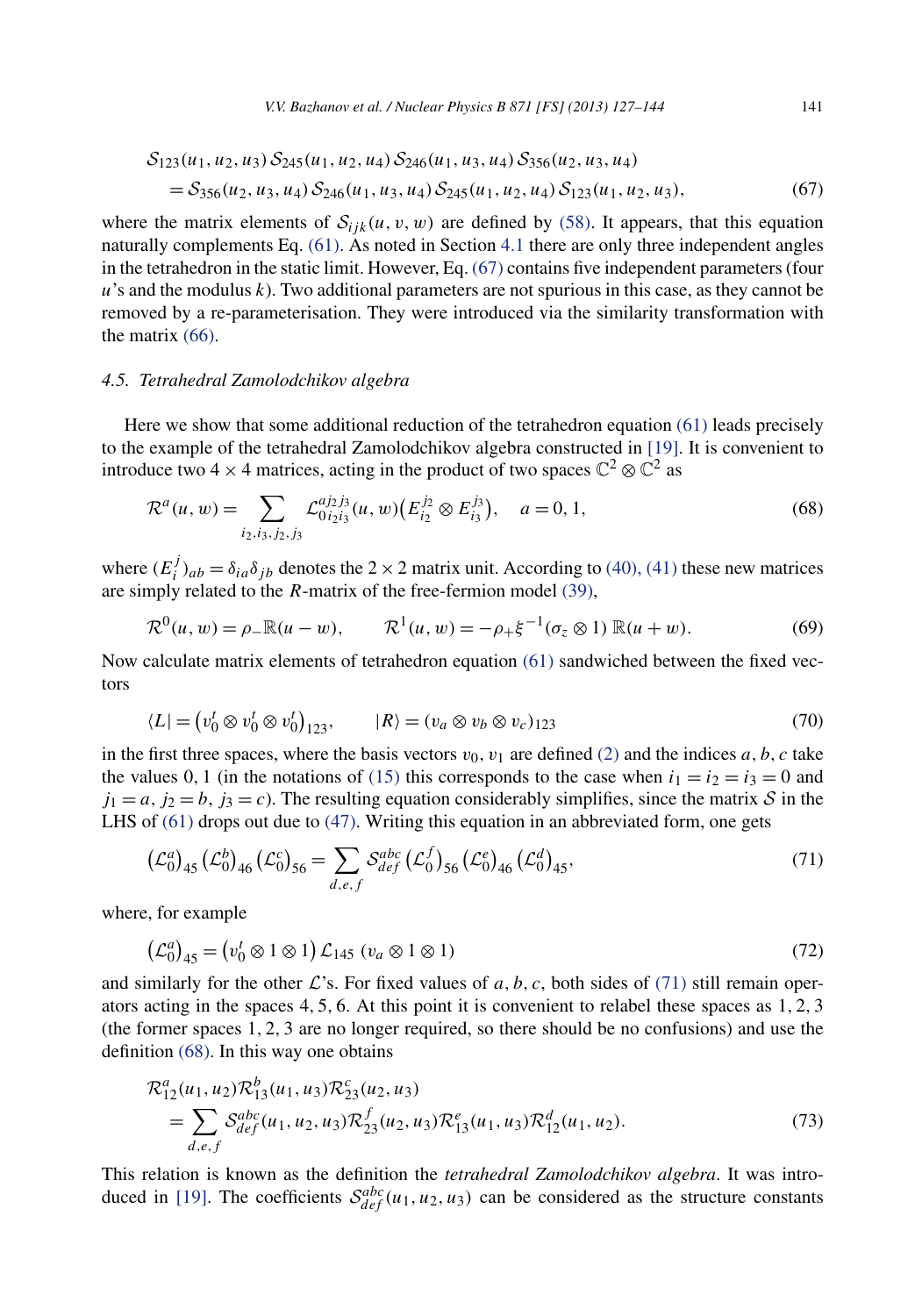of the algebra. They satisfy the tetrahedron equations [\(67\),](#page-14-0) which play the role of the associativity condition for the defining relations [\(73\).](#page-14-0) This relationship is analogues to that for the Zamolodchikov–Faddeev algebra [\[37\]](#page-17-0) where the Yang–Baxter equation plays the role of the associativity condition.

In [\[19\]](#page-16-0) Korepanov constructed a representation of the algebra [\(73\).](#page-14-0) He essentially postulated the expressions [\(68\),](#page-14-0) without any connection to the 3D Zamolodchikov model and then calculated the coefficients  $S_{def}^{abc}(u_1, u_2, u_3)$ , solving the linear equations [\(73\).](#page-14-0) He used the normalization, where  $\xi_1 = \xi_2 = \xi_3 = 1$ , so his expression for  $S_{123}$  (given before Eq. (2.32) in [\[19\]\)](#page-16-0) contains square roots and, upon a change of variables, exactly coincides with our expression for **S** $(\theta_1, \theta_2, \theta_3)$ , given by [\(45\).](#page-10-0) More precisely, Korepanov used the variables  $\lambda_1, \lambda_2, \lambda_3$  (which exactly correspond to our variables  $u_1, u_2, u_3$ , respectively) and the variables  $\varphi_1, \varphi_2, \varphi_3$ , defined by Eq. (2.32) of [\[19\],](#page-16-0)

$$
\tanh \varphi_i = \frac{1 - \text{cd}(2u_i)}{1 + \text{cd}(2u_i)}, \quad i = 1, 2, 3. \tag{74}
$$

Using addition theorems for elliptic and trigonometric functions it is not difficult to show that

$$
g(u_j, u_k) = \tanh(\varphi_j - \varphi_k), \quad j, k = 1, 2, 3,
$$
\n(75)

where  $g(x, y)$  is given by [\(57\).](#page-12-0) Then it follows from [\(56\)](#page-12-0) that

$$
\theta_1 = 2i(\varphi_2 - \varphi_1), \qquad \theta_2 = \pi + 2i(\varphi_1 - \varphi_3), \qquad \theta_3 = 2i(\varphi_3 - \varphi_2). \tag{76}
$$

Subsequently, Shiroishi and Wadati [\[22\]](#page-17-0) reproduced the calculations of [\[19\].](#page-16-0) They worked in essentially the same normalization and notations as this work and their expressions for the matrix elements of  $S_{123}$  (given by their Eq. (5.4)) exactly coincide with our Eq. [\(58\)](#page-12-0) with interchanged  $u_1$  and  $u_2$ . In addition, Eq. [\(73\)](#page-14-0) was re-checked once again in [\[23\]](#page-17-0) in the trigonometric limit  $(k = 0)$ , see Section 12.A.1 in [\[23\].](#page-17-0)

#### **5. Conclusion**

In this paper we have considered a special limit of the tetrahedron equation in the 3D Zamolodchikov model, where one of its vertices goes to infinity and the tetrahedron turns into an infinite prism. We explicitly showed that all vertex weights in the tetrahedron equation [\(61\)](#page-13-0) in this case are meromorphic functions depending on three points on an elliptic curve. The parameterisation of the weights are given by [\(40\) and \(58\).](#page-9-0) As a byproduct we obtained a parameterisation of angles of a triangular prism in terms of elliptic functions (a problem, which is, certainly, too hard for school geometry, but could have taken a comfortable place among exercises in the classic textbook by Whittaker and Watson [\[35\]\)](#page-17-0). The corresponding formulae are given in [\(51\) and \(52\).](#page-11-0)

Next, we have shown that a further reduction of this, already special, case of the tetrahedron equation leads precisely to the "tetrahedral Zamolodchikov algebra", originally invented in [\[19\]](#page-16-0) without any connection to the 3D Zamolodchikov model. Interestingly, this algebra (more precisely, its trigonometric variant, corresponding to  $k = 0$ ) has been used by Shiroishi and Wadati [\[21\]](#page-17-0) for a two-layer construction of the Shastry's solution [\[24\]](#page-17-0) of the Yang–Baxter equation connected to the Hubbard model [\[38\].](#page-17-0) Recently, the interest to this solution was renewed due its remarkable appearance [\[25–28\]](#page-17-0) in the problem of the AdS/CFT correspondence for  $\mathcal{N} = 4$ SUSY Yang–Mills theory in four dimensions.

Actually, one of motivations for this work was to unravel an algebraic origin of the Shastry's *R*-matrix, which so far has not been included into the standard quantum group scheme [\[39\].](#page-17-0)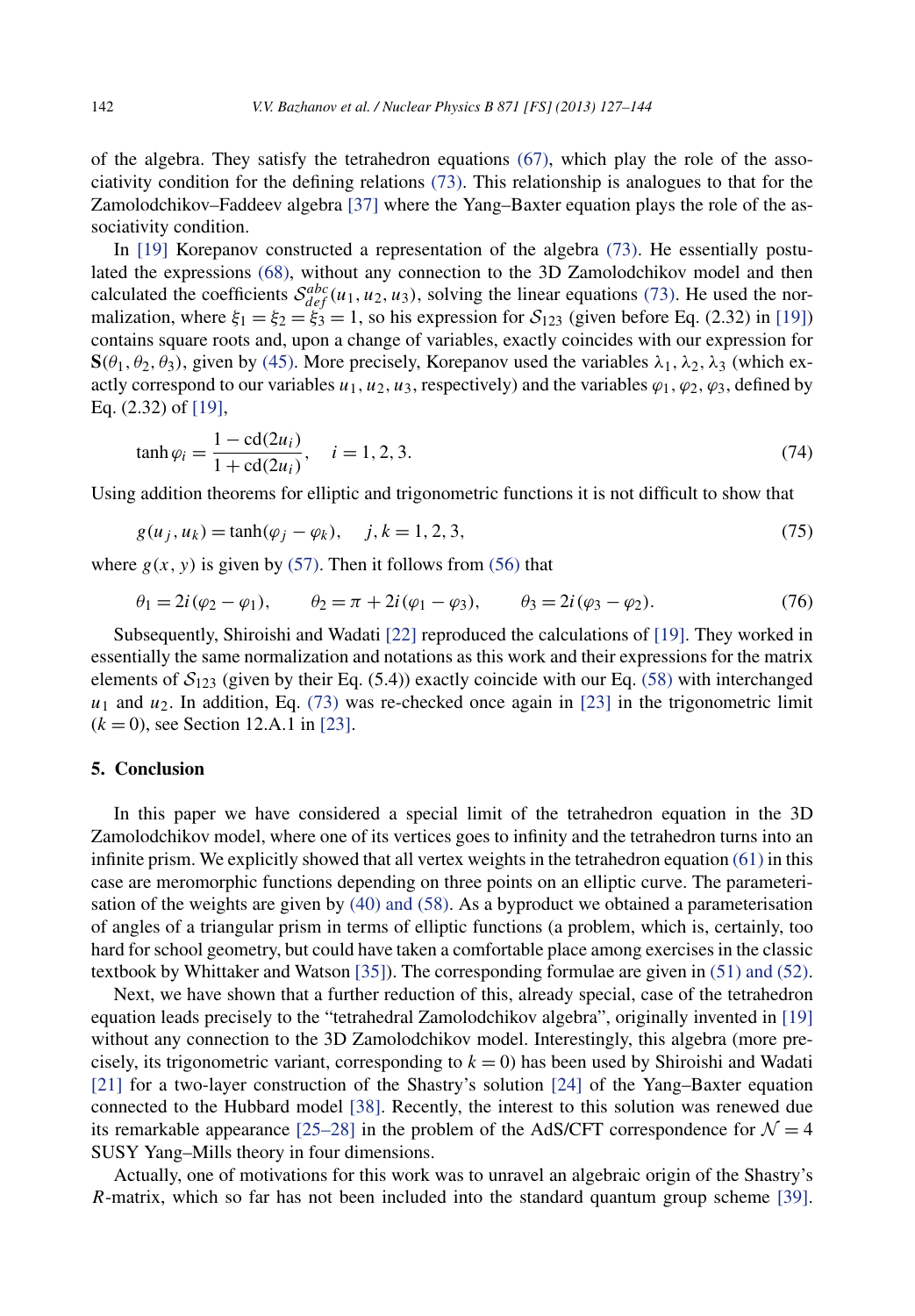<span id="page-16-0"></span>This *R*-matrix has long been suspected to have a hidden 3D structure. Indeed, it has an evident two-layer structure implied by the construction of [\[21\],](#page-17-0) mentioned above. Moreover, it does not possess the "difference property", which is another indication of a 3D origin. To enhance the last argument it is worth mentioning that the chiral Potts model [\[40,41\],](#page-17-0) which is the most notable example among solved models without the difference property, is just a two-layer case of the multi-state generalisation of the 3D Zamolodchikov model [7,42,43].

Our results suggest that the Shastry's *R*-matrix is closely related to the 3D Zamolodchikov model, which was originally formulated as an exact relativistic factorized scattering theory of "straight strings" in  $(2 + 1)$ -dimensional space–time. This 3D model has an extremely rich algebraic structure, previously studied in [5–9,13–17,32]. It would be interesting to see how this connection will help to understand real origins of the Shastry's *R*-matrix. We postpone these considerations to a separate publication [\[44\].](#page-17-0)

# **Acknowledgements**

We thank N. Beisert and W. Galleas for attracting our attention to the works  $[21-23]$ . This work was partially supported by the Australian Research Council.

# **References**

- [1] A.B. Zamolodchikov, Tetrahedra equations and integrable systems in three-dimensional space, Zh. Eksp. Teor. Fiz. 79 (1980) 641–664. English translation: Soviet Phys. JETP 52 (1980) 325–326.
- [2] A.B. Zamolodchikov, Tetrahedron equations and the relativistic S matrix of straight strings in *(*2 + 1*)*-dimensions, Commun. Math. Phys. 79 (1981) 489–505.
- [3] V.V. Bazhanov, Y.G. Stroganov, On commutativity conditions for transfer matrices on multidimensional lattices, Teor. Mat. Fiz. 52 (1) (1982) 105–113. English translation: Theor. Math. Phys. 52 (1982) 685–691.
- [4] R.J. Baxter, Exactly Solved Models in Statistical Mechanics, Academic, London, 1982.
- [5] R.J. Baxter, On Zamolodchikov's solution of the tetrahedron equations, Commun. Math. Phys. 88 (1983) 185–205.
- [6] R.J. Baxter, The Yang–Baxter equations and the Zamolodchikov model, Physica 18D (1986) 321–347.
- [7] V.V. Bazhanov, R.J. Baxter, New solvable lattice models in three-dimensions, J. Stat. Phys. 69 (1992) 453–485.
- [8] V.V. Bazhanov, R.J. Baxter, Star triangle relation for a three-dimensional model, J. Stat. Phys. 71 (1993) 839–864, arXiv:hep-th/9212050.
- [9] R.M. Kashaev, V.V. Mangazeev, Y.G. Stroganov, Star-square and tetrahedron equations in the Baxter–Bazhanov model, Int. J. Mod. Phys. A 8 (8) (1993) 1399–1409.
- [10] J.M. Maillet, F. Nijhoff, Integrability for multidimensional lattice models, Phys. Lett. B 224 (1989) 389.
- [11] V.V. Bazhanov, S.M. Sergeev, Zamolodchikov's tetrahedron equation and hidden structure of quantum groups, J. Phys. A 39 (2006) 3295–3310, arXiv:hep-th/0509181.
- [12] V.V. Bazhanov, V.V. Mangazeev, S.M. Sergeev, Quantum geometry of 3-dimensional lattices, J. Stat. Mech. 0807 (2008) P07004, arXiv:0801.0129 [hep-th].
- [13] R.J. Baxter, P.J. Forrester, Is the Zamolodchikov model critical? J. Phys. A 18 (9) (1985) 1483–1497.
- [14] R.J. Baxter, G.R.W. Quispel, Hamiltonian limit of the 3D Zamolodchikov model, J. Stat. Phys. 58 (3–4) (1990) 411–430.
- [15] R.J. Baxter, V.V. Bazhanov, Two-layer Zamolodchikov model, in: XIIth International Congress of Mathematical Physics (ICMP'97) (Brisbane), Int. Press, Cambridge, MA, 1999, pp. 15–23.
- [16] H.E. Boos, V.V. Mangazeev, Bethe ansatz for the three-layer Zamolodchikov model, J. Phys. A 32 (28) (1999) 5285–5298.
- [17] S.M. Sergeev, V.V. Mangazeev, Y.G. Stroganov, The vertex formulation of the Bazhanov–Baxter model, J. Stat. Phys. 82 (1996) 31–50, arXiv:hep-th/9504035.
- [18] S. Sergeev, H. Boos, V. Mangazeev, Y. Stroganov, Psi vectors for three-dimensional models, Mod. Phys. Lett. A 11 (1996) 491–498, arXiv:q-alg/9509019.
- [19] I.G. Korepanov, Tetrahedral Zamolodchikov algebras corresponding to Baxter's *L*-operators, Commun. Math. Phys. 154 (1) (1993) 85–97.